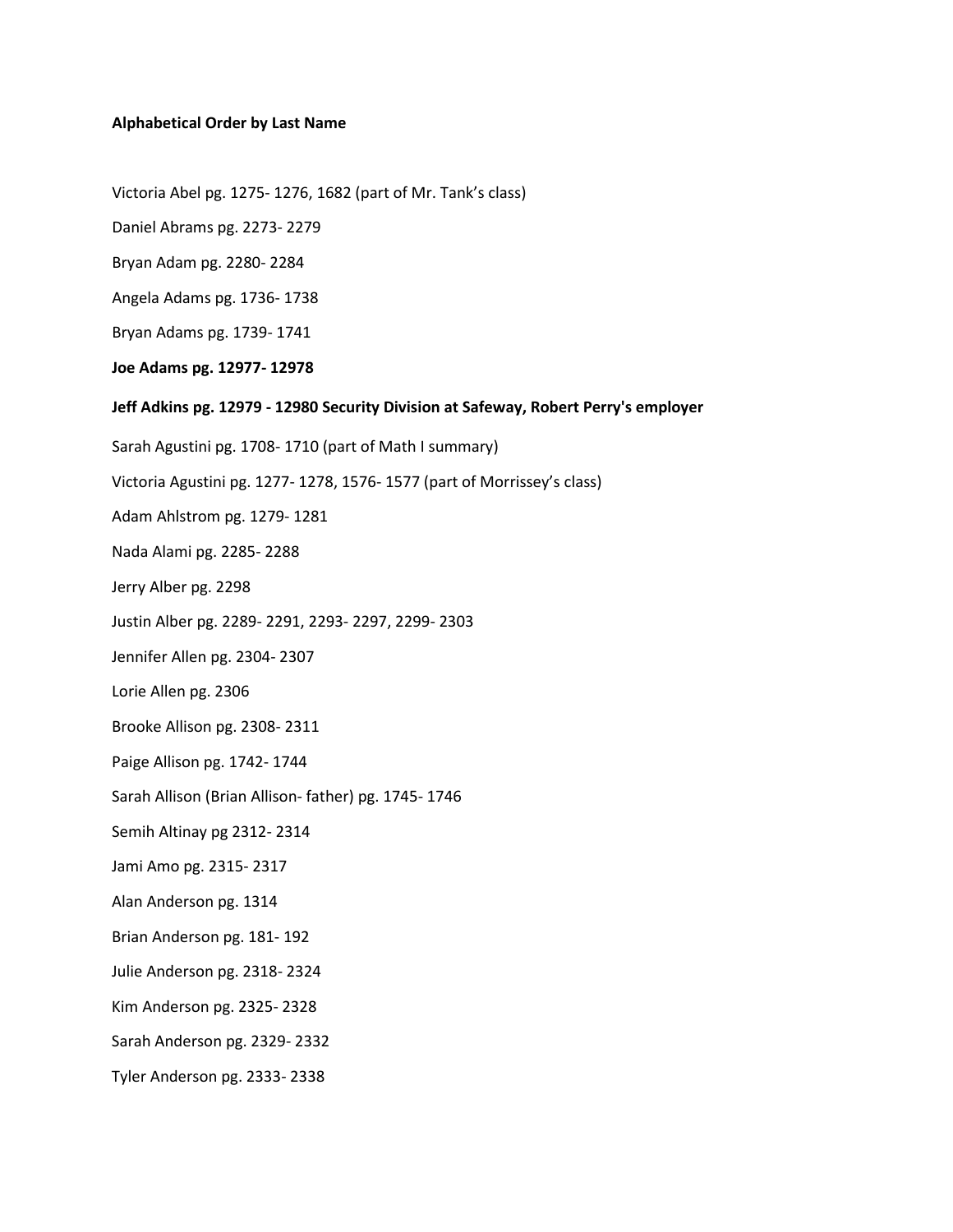Paul Andrews pg. 2339- 2345

- Nathan Anema pg. 2346- 2360
- Nicholas Antonio pg. 2361- 2362
- Jacob Apodaca pg. 652- 657
- Nicole Appareti pg. 2075- 2076 (part of Mr. Mosier's class)
- Amanda Arapkiles pg. 1282- 1285
- William Arapkiles pg. 658- 661
- Sara Arbogast pg. 1747- 1748, 2291

### **Stephanie Archer pg. 12981- 12982 from KOA Radio**

- James Archibeque pg. 662-664
- Crystal Archuleta pg. 2363- 2370

## **Lisa Armstrong pg. 12983- 12984**

- Anthony Arnold pg. 2371- 2377
- Donald Arnold pg. 665- 668
- Sarah Arzola pg. 1749- 1751
- Jessica Arzola pg. 2378- 2385
- Adam Ashton pg. 1286- 1287, pg. 1332-1336 (part of algebra class interview)
- Jayme Atkinson pg. 1315
- Carrie Austin pg. 2068- 2070 (part of Cheryl Mosier's class)
- Jayson Autenrieth pg. 669- 672
- Heather Avery pg. 673-678
- Alex Babiniec pg. 1752- 1756
- Jarett Baer pg. 2386- 2389
- Jason Baer pg. 1757- 1761
- Justin Baer pg. 1288- 1292
- Jacquelyn Baker pg. 2068- 2070 (part of Cheryl Mosier's class)
- Jeremy Baker pg. 1762- 1763
- Natalie Baker pg. 2390- 2395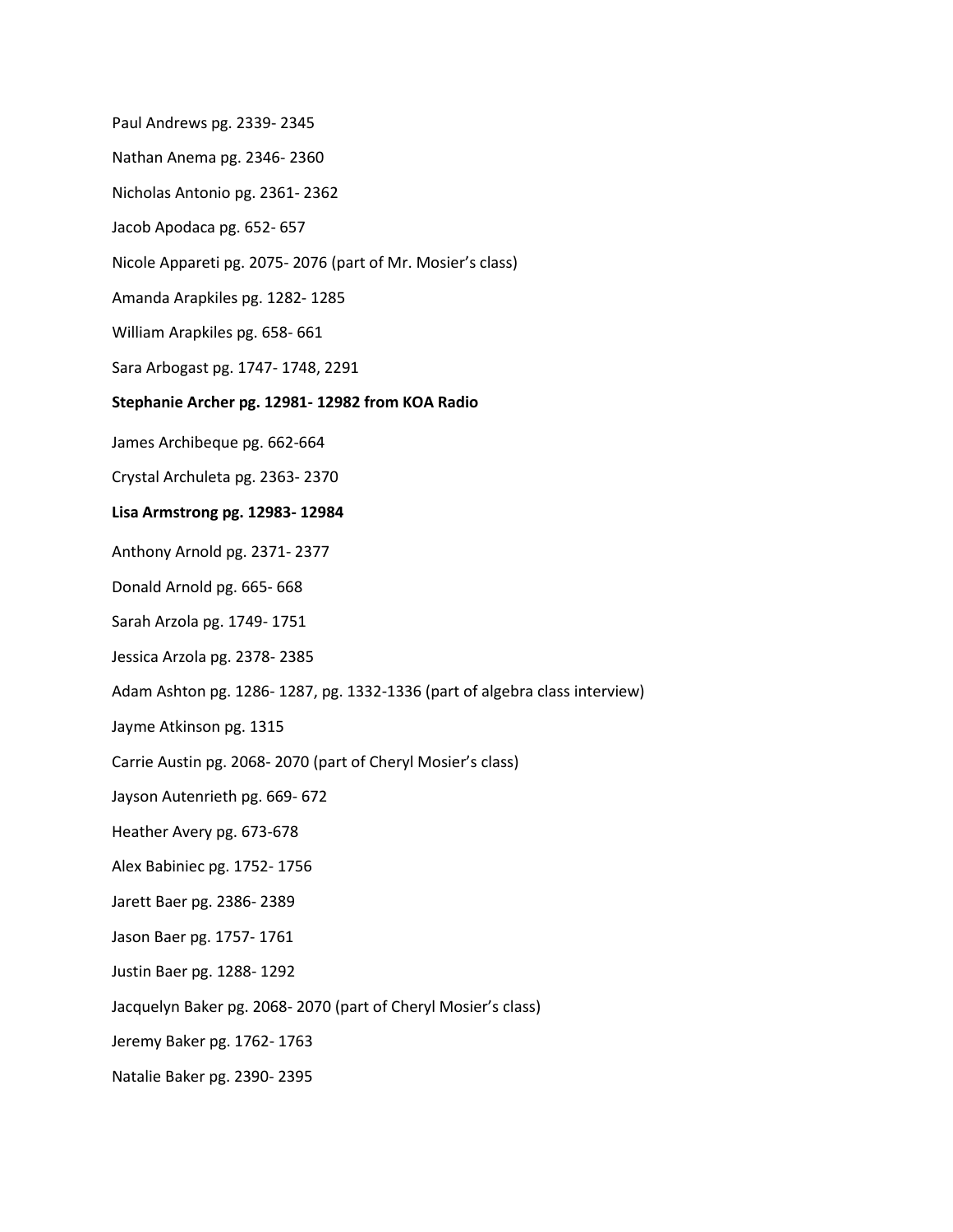Nick Baker pg. 679- 682

Peter Ball pg. 267- 278, 2291 (via parents Tom & Jane Adorney)

Jonathan Ballard pg. 1764- 1768, 1955- 1956

Mark Ballegeer pg. 1293- 1296

**Name redacted pg. 12985- 12992 friend to whom Kristi Epling sent Eric Harris' letters for safekeeping-**

Kelsey Bane pg. 2396- 2400

Paul Banker pg. 1316

#### **Erica Barbosa pg. 12997- 12998**

Mary Baribeau pg. 2401- 2409

Michael "Bo" Baribeau pg. 2410- 2415

Alan Barker pg. 2416- 2421

Diana Barker pg. 2422- 2425

Beth Barnes pg. 1521- 1531 (part of McWilliams class interview)

**Jared Barnes pg. 12999- 13000**

Jennifer Barnes pg. 2426- 2430

Mary Barnes pg. 1297- 1301

### **Sherry Barnhart pg. 13001- 13002**

Kara Barnstable pg. 2068- 2070 (part of Cheryl Mosier's class)

Emily Barrell pg. 1708- 1710 (part of Math I summary)

Jeff Barrett pg. 2431- 2435

Ryan Barrett pg. 279- 286

Brittany Barry pg. 1769- 1771

John Batchelder pg. 1772- 1773

Jacob Bauer pg. 2436- 2441

Melanie Bauer pg. 1774- 1777

John Baumgart pg. 1781

Nick Baumgart pg. 1778- 1780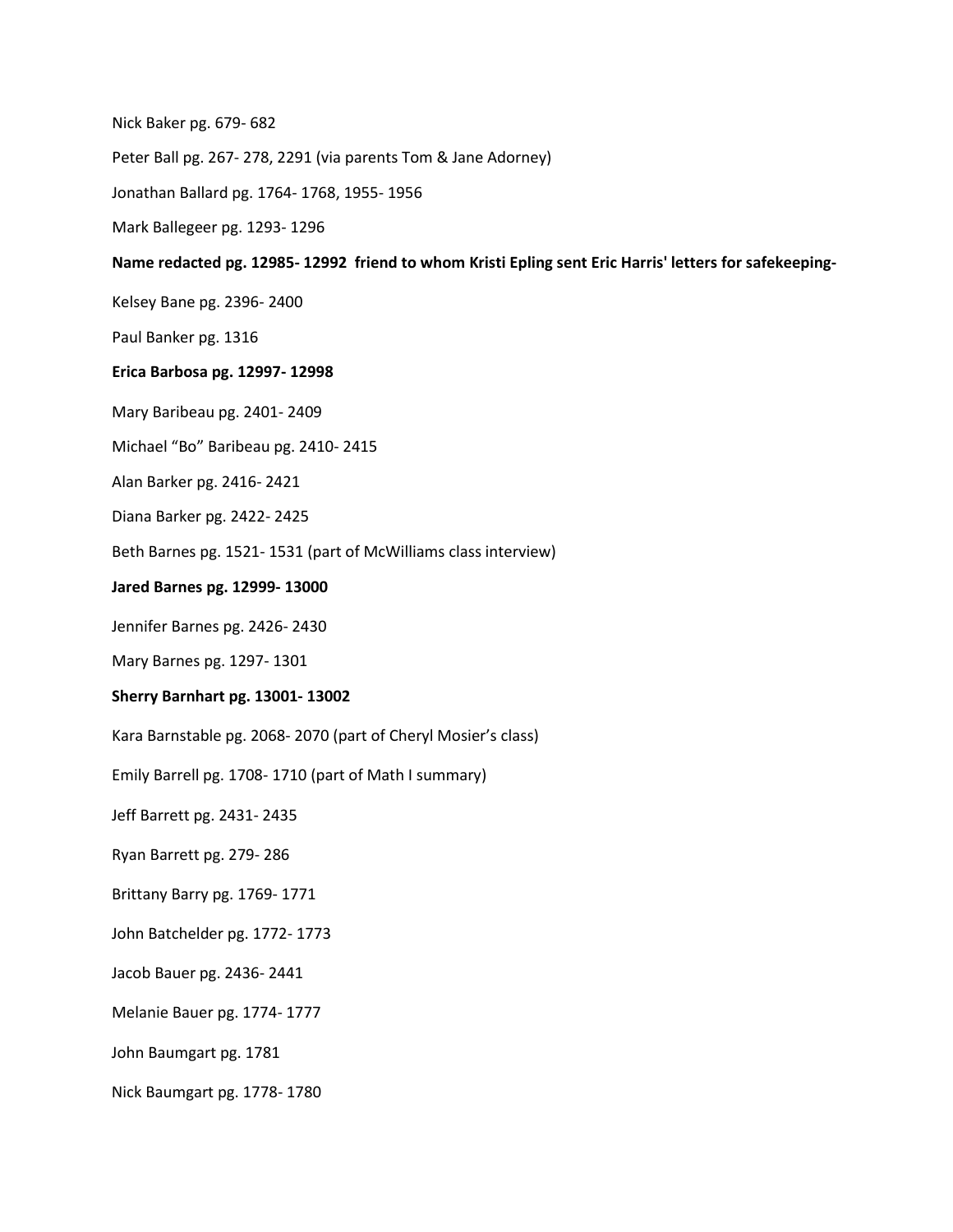Brian Bay pg. 2442- 2445

### **John Beachem pg. 13003- 13009**

- Lauren Beachem pg. 1782- 1786
- Andrew Beard pg. 683- 686
- Gregory " Scott" Beaver pg. 693- 695
- Mary Beck pg. 2446- 2448
- Will Beck pg. 687- 692, 1576- 1577 (part of Morrissey's class)
- Chantel Beery pg. 1302- 1304, 1459
- Michael Beeson pg. 696- 697
- Christopher Behner pg. 1787- 1789
- Ann Behounek pg. 1305- 1306, 1444
- Jonathan Behunin pg. 1790- 1792
- Mary Bell pg. 1576- 1577 (part of Morrissey's class)
- Tyler Berch pg. 2449- 2453
- Tina Bernacchi pg. 2454- 2460
- Alysa Bernard pg. 1793- 1795, 1962
- Elyse Berrett pg. 2461- 2464
- Michelle Berryman pg. 1796- 1797, 2107- 2108 (part of Mr. Peterson's class)
- Lauren Beyer pg. 2465- 2468
- Laura Bickmore pg. 2469- 2473
- Ben Biehl pg. 1307- 1311, pg. 1332- 1336
- Seth Biggi pg. 2474- 2477
- Ryan Bigley pg. 2068- 2070 (part of Cheryl Mosier's class)
- Patrick Bingel pg. 1798- 1799
- Kalynda Bingham pg. 2478- 2482
- Candace Birch- Sterling pg. 2483- 2488
- Kim Blair pg. 698- 708
- Lindsy Blair pg. 2489- 2493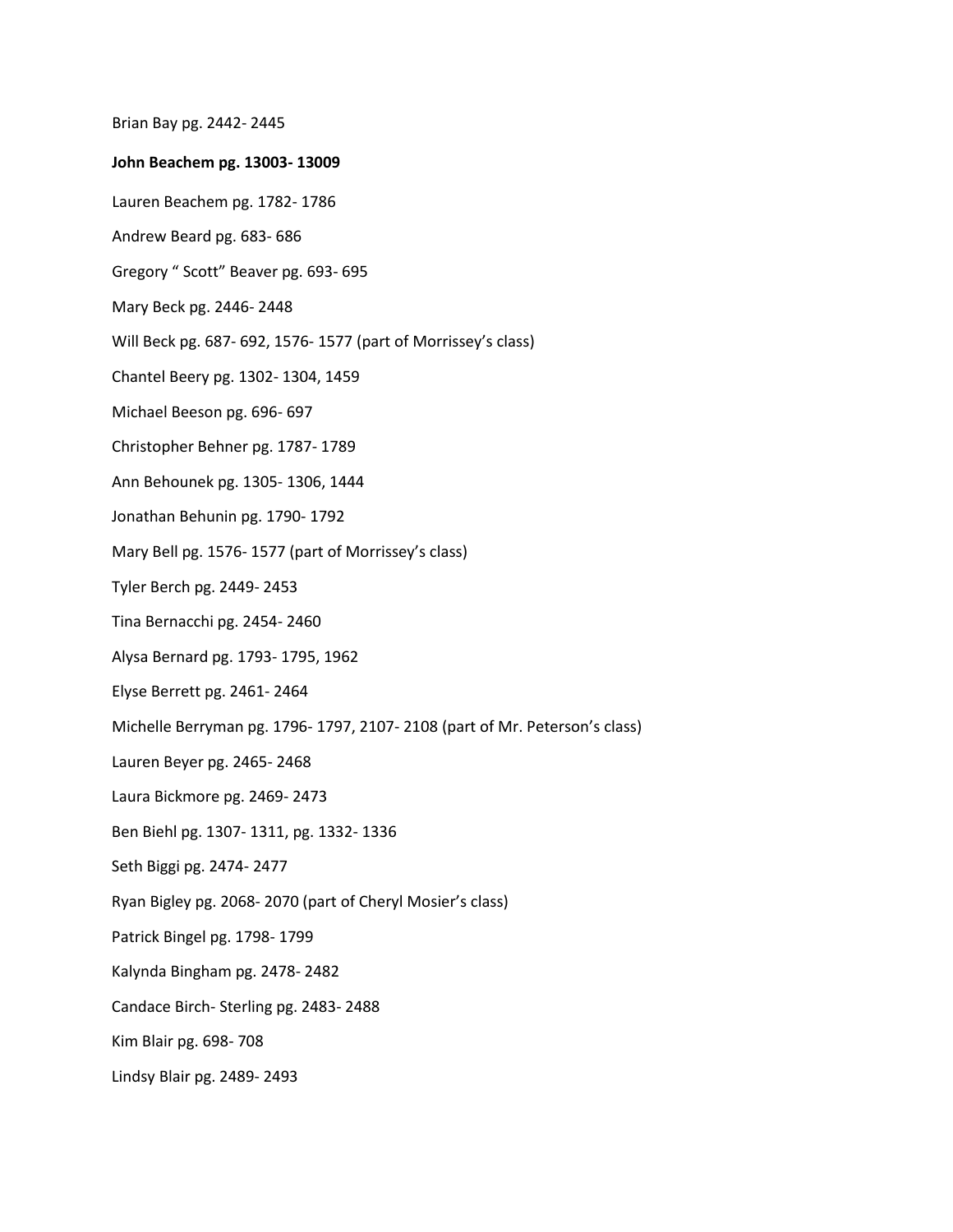Patti Blair pg. 287- 306

- Jud Blatchford pg. 1312- 1314
- Blatchford's class list pg. 1313
- Estee Blatter pg. 2494- 2498
- Timothy Blatter pg. 1803- 1804
- Allison Bobb pg. 1315
- Bradley Bollerud pg. 309- 310, 1805- 1806
- Brittany Bollerud pg. 307- 309, 310- 315, 486- 487
- Nicholas Bondar pg. 1318- 1322
- Aaron Bonewell pg. 709- 711
- Lauren Bonin pg. 2499- 2501
- Quinn Boortz pg. 2502- 2506
- Bradley Bootsma pg. 2507- 2509
- April Bornhoeft pg. 1448
- Nicole Boudreau pg. 2512- 2515
- Ali Boukhalfa pg. 2516- 2517, 2521- 2522, 3975- 3979
- Amanda Bowen pg. 1459
- Nicholas Bowling pg. 2075- 2076 (part of Mr. Mosier's class)
- Rachel Bradbury pg. 1459
- Lanae Bradford pg. 1448
- Jenifer Bramhall pg. 1521- 1531 (part of McWilliams class interview)
- Kyle Bramlett pg. 712- 717
- Erik Brechun pg. 1459
- Jason Brehm pg. 718- 722
- John Bright pg. 2523- 2526
- Joshua Brinkley pg. 2527- 2530
- Stephen Broden pg. 1807- 1809
- Kirsten Broman pg. 1810- 1811, pg. 2107- 2108 (part of Mr. Peterson's class)
- Brandon Brookfield pg. 2534- 2537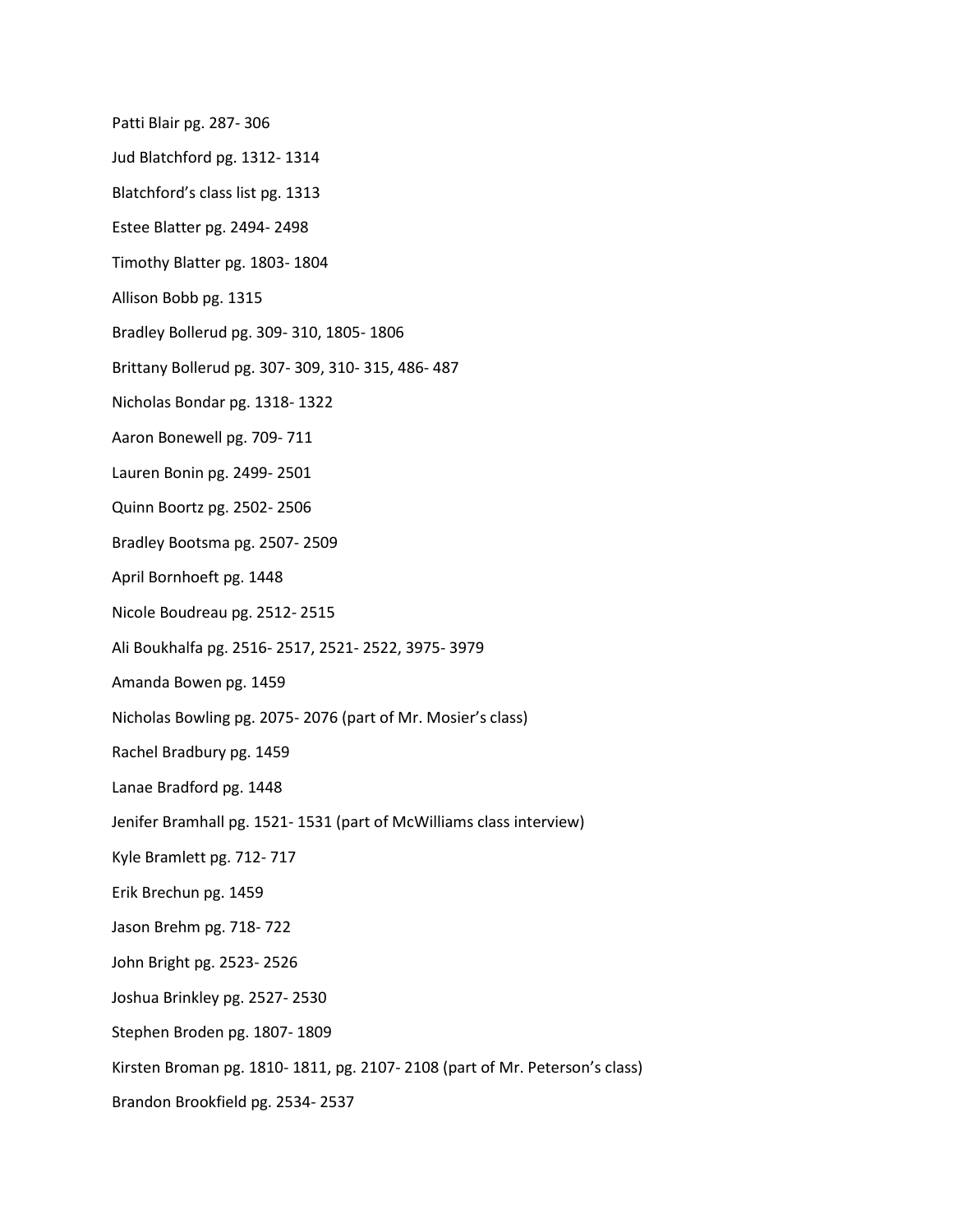- Aaron Brown pg. 2538- 2539
- Jessica Brown pg. 2540- 2544
- Kristin Brown pg. 2545- 2548
- Loni Brown pg. 723- 726
- Margot Brown pg. 2549- 2552
- Nathan Brown pg. 1576- 1577
- Quentin Brown pg. 1323- 1325
- Sarah Brown pg. 2553- 2559
- Jennifer Bruce pg. 1812- 1815
- Matt Bruce pg. 2560- 2563
- Jane Brug pg. 2564- 2568
- Julianne Brunaugh pg. 2569- 2576
- Justin Bryant pg. 2577- 2581
- Nicole Bucci pg. 1326- 1329
- Erik Buckner pg. 1330- 1331
- Lindsey Buffy pg. 727- 730
- John Bujaci pg. 2587- 2592
- Ray Bundy pg. 1337- 1338
- Ray Bundy's class pg. 1332- 1336
- Kelly Burgesser pg. 2593- 2599
- Margaret Burns pg. 2600- 2603
- John Buschmann pg. 1339- 1345
- Joshua Buschmann pg. 2604- 2609
- Dawn Bush pg. 1521- 1531 (part of McWilliams class interview)
- Hannah Cain pg. 1332- 1336 (part of algebra class interview), pg. 1346- 1348
- Sarah Cain pg. 2610- 2614
- Jennifer Camacho pg. 2615- 2622
- Adam Campbell pg. 731- 733
- Mary Campbell pg. 2623- 2634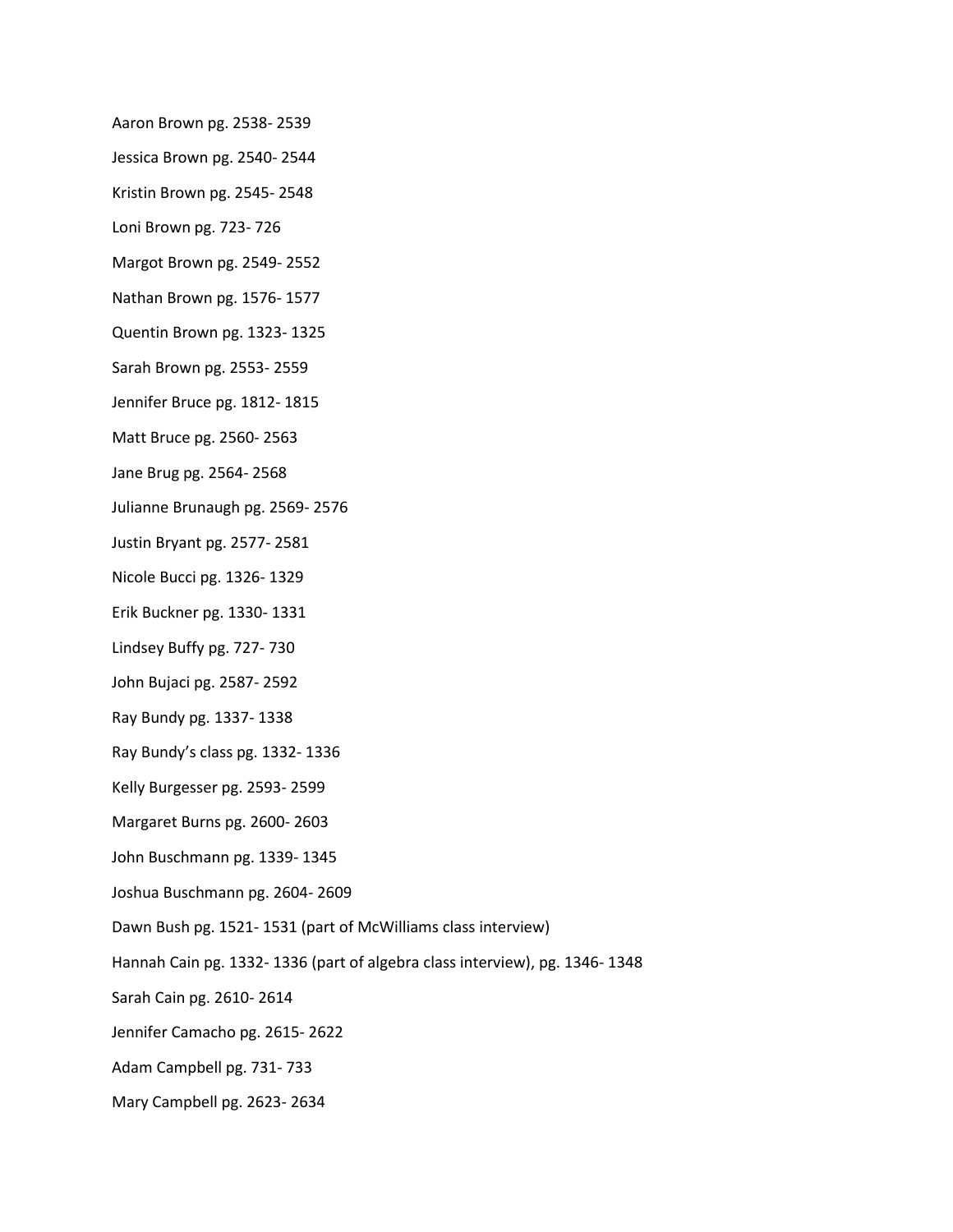Meghan Campbell pg. 1349- 1350 Peter Capra pg. 2635- 2641 Kristin Cardwell pg. 2642- 2649 Scott Carlin pg. 2650- 2654 Carl Carlstedt pg. 2655- 2660 Elizabeth Carlston pg. 1708- 1710 (part of Math I summary) Kathrine Carlston pg. 2661- 2668 Jacqueline Carroll pg. 2669- 2672 Lauren Cartaya pg. 1332- 1336 (part of algebra class interview), pg. 1351- 1353 Allison Carter pg. 1448 Anthony Caruso (father of Jerome, Jon, Justin) pg. 2673- 2674 Anthony Caruso (student) pg. 2675- 2676 Jonathan Caruso pg. 2677- 2681 Patrick Caruso pg. 2682- 2688 Sue Caruthers pg. 2689- 2694 Joshua Casey pg. 2695- 2696 Devin Casteel pg. 2697- 2701 Michael Casey pg. 1354- 1359 Kelly Casperson pg. 1816- 1819 Kerry Casperson pg. 1360- 1361 Richard Castaldo pg. 193- 197 Sheena Casteel pg. 1314 Gus Castro pg. 2706 Kenneth Castro pg. 1459 Michelle Castro pg. 2702- 2706 Troya Castro pg. 2707- 2708 Jecoa Catt pg. 1362- 1365 Jessica Cave (via her mother, Kit Harmon) pg. 1820- 1822 already done but Index of CR is not updated

Joshua Cayler pg. 2068- 2070 (part of Cheryl Mosier's class)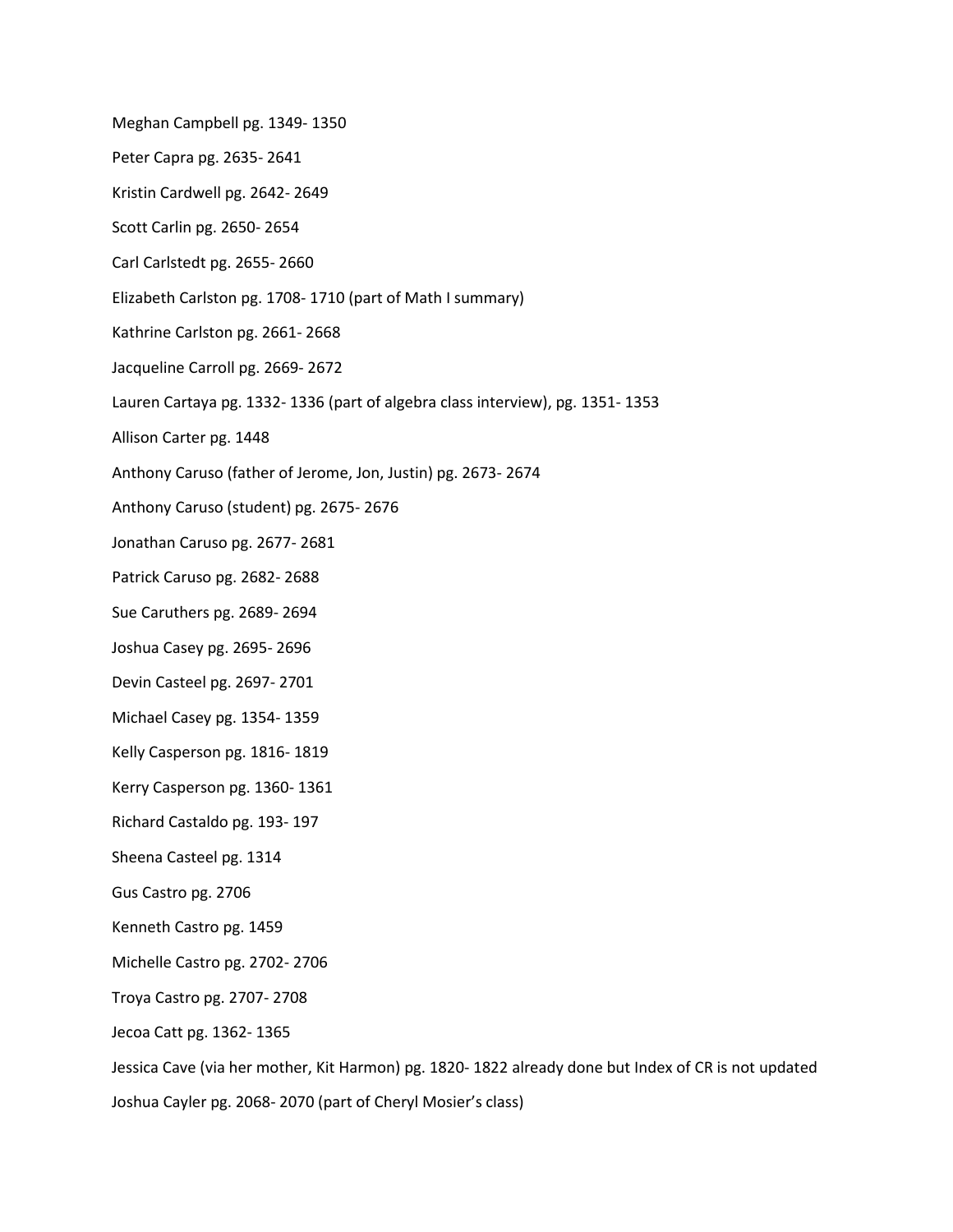Tiffany Chamanzad pg. 1823- 1824 Josh Chavez pg. 734- 737 Tina Chavez pg. 2710- 2713 Tyler Chenoweth pg. 1825- 1831 Jennifer Christensen pg. 1366- 1367, 1459 Mark Christner pg. 738- 740 Ryan Chilleli pg. 2714- 2717 Thomas Clagett pg. 2718- 2721 Chris Clark pg. 741- 747 Leigh Ann Clark pg. 2722- 2728 Robin Clark (via Lauren Scherlis) pg. 2074 Patrick Clary pg. 1832- 1834 Joel Cline pg. 441 Jody Clouse pg. 1835- 1836, 2107- 2108 (part of Mr. Peterson's class) Sheryl Coalman (Jacob Hemelstrand's mom) pg. 3302- 3303 Zach Cobb pg. 2729- 2734 William Cochran pg. 2735- 2738 Elsa Coffey- Berg pg. 2739- 2742 Lexis Coffey-Berg pg. 1837- 1838, 2107- 2108 (part of Mr. Peterson's class) Tearsa Coppfer pg. 1576- 1577 (part of Morrissey's class) Diana Cohen pg. 2743- 2748 Stephen Cohen pg. 2749- 2753 Aaron Cohn pg. 316- 321 Jennifer Colby pg. 2754- 2759 Pauline Colby pg. 2757 Jonathan Cole pg. 748- 753 Eric Collova (Cindy Fronsoe- mother) pg. 1316 Lindsay Conwell pg. 2760- 2767 John Cook pg. 754- 759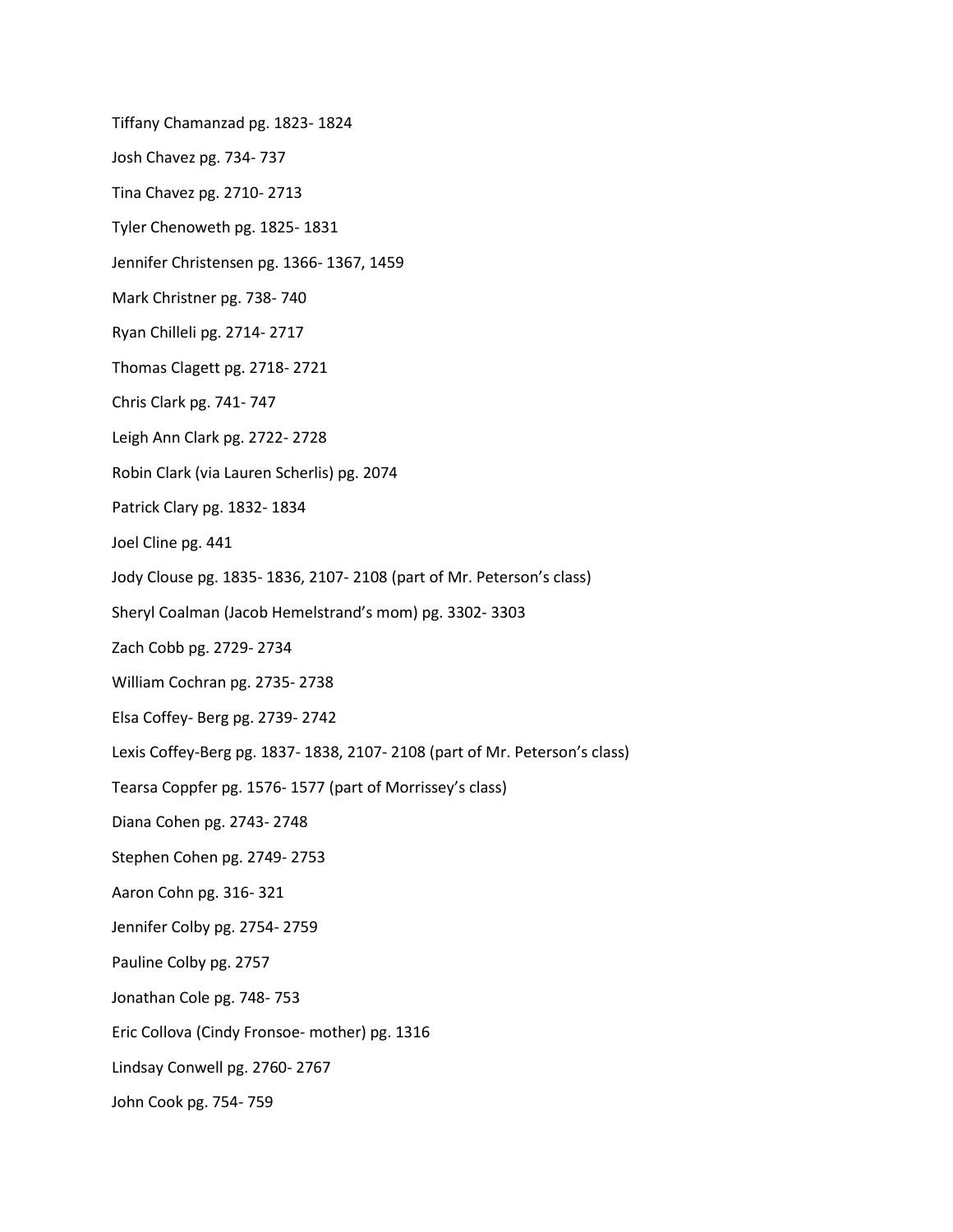Nancy Cook pg. 2768- 2769, 3564- 3565

Steven Cordova pg. 2075- 2076 (part of Mr. Mosier's class)

- Sean Corkery pg. 1839- 1840
- Tara Cornelius pg. 1841- 1843, pg. 2075- 2076 (part of Mr. Mosier's class)
- Kimberly Cornell pg. 1368- 1370
- Lisa Cosgrove pg. 1844- 1845
- Ryan Cowgill pg. 2771- 2772
- Christopher Cowles pg. 760- 763
- Michelle Cowles pg. 1371- 1373
- Emma Coxall pg. 1376- 1380
- Megan Coxey pg. 1459
- Justin Cozart pg. 2773- 2778
- Douglas Craft pg. 1846- 1851
- Al Cram pg. 1852- 1858
- Chad Crandall pg. 1374- 1375
- Lindsay Crandall pg. 2779- 2781
- Lucas Crawley pg. 2782- 2784
- Kathleen Crona pg. 2068- 2070 (part of Cheryl Mosier's class)
- Paul Cuesta pg. 1448
- Kimberly Cummings pg. 1316- 1317
- Arthur Curtis pg. 764- 767
- Jon Curtis pg. 2785- 2792
- Candice Cushman pg. 2793- 2797
- Casey Cipher pg. 1317
- Danielle Danford pg. 768- 773
- Rachael Danford pg. 1859- 1861
- Deric Darian pg. 1381- 1382, 1682 (part of Mr. Tank's class)
- Gustavo D'Arthenay pg. 1862- 1868
- Brittany Davies pg. 2798- 2803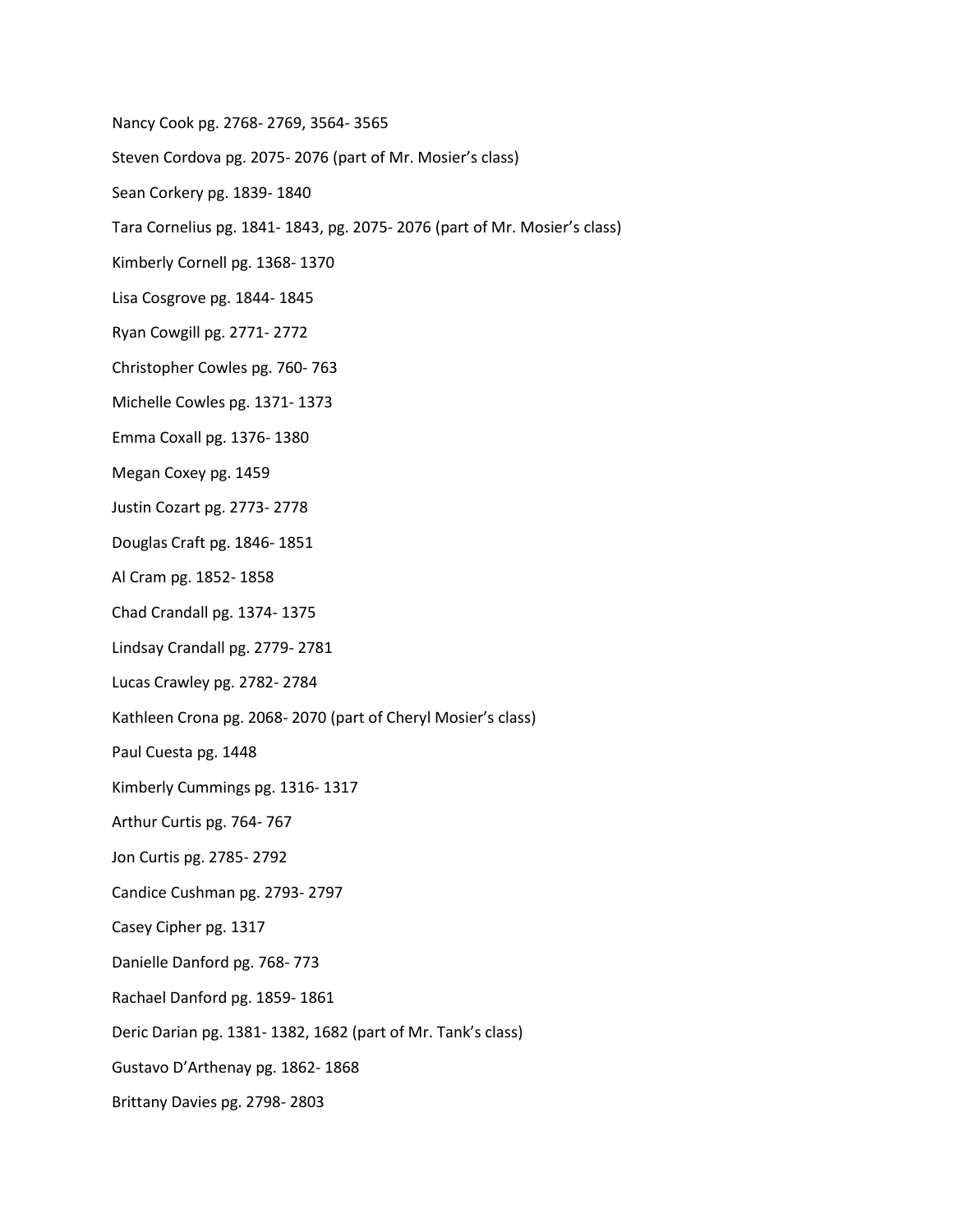Matthew Davis pg. 774- 775

Ryan Deatherage pg. 2804- 2809

- Sarah Deboer pg. 2810- 2815
- Jonathan Defilippis pg. 1332- 1336 (part of algebra class interview), pg. 1382- 1385
- Kimberly Dehart pg. 2816- 2818
- Brian Deidel pg. 1332- 1336 (part of algebra class interview), pg. 1386- 1388
- Carmen Deihl pg. 2819- 2824
- Inez Deines pg. 1389- 1390
- Matthew Dendorfer pg. 1391- 1392
- Matthew Depew pg. 2825- 2828, 2832- 2839
- Lauren Derbyshire pg. 2842- 2848
- Dominic Desaverio pg. 2849- 2852
- Suzanne Dewlaney pg. 2853- 2861
- Lyndsie Deyle pg. 1393- 1394
- Ricardo Diaz pg. 2862- 2864
- Amber Dickson pg. 2865- 2869
- Robert Dierken pg. 1869- 1872
- Heather Dinkel pg. 2870- 2875
- Michelle Dimanna pg. 1395- 1397
- Peggy Dodd pg. 322- 328
- Sarah Dodrill pg. 2876- 2878
- Kristen Doherty pg. 1332- 1336 (part of algebra class interview), pg. 1398- 1401
- Chris Donnelly pg. 2879- 2885
- Keni Dooley pg. 2886- 2890
- Kimberly Dottenwhy pg. 2891- 2894
- Anthony Doty pg. 776- 778
- Mark Doucette pg. 2895- 2896
- Lindsey Dowling pg. 2897- 2899
- Shaun Downey pg. 1332- 1336 (part of algebra class interview), pg. 1402- 1404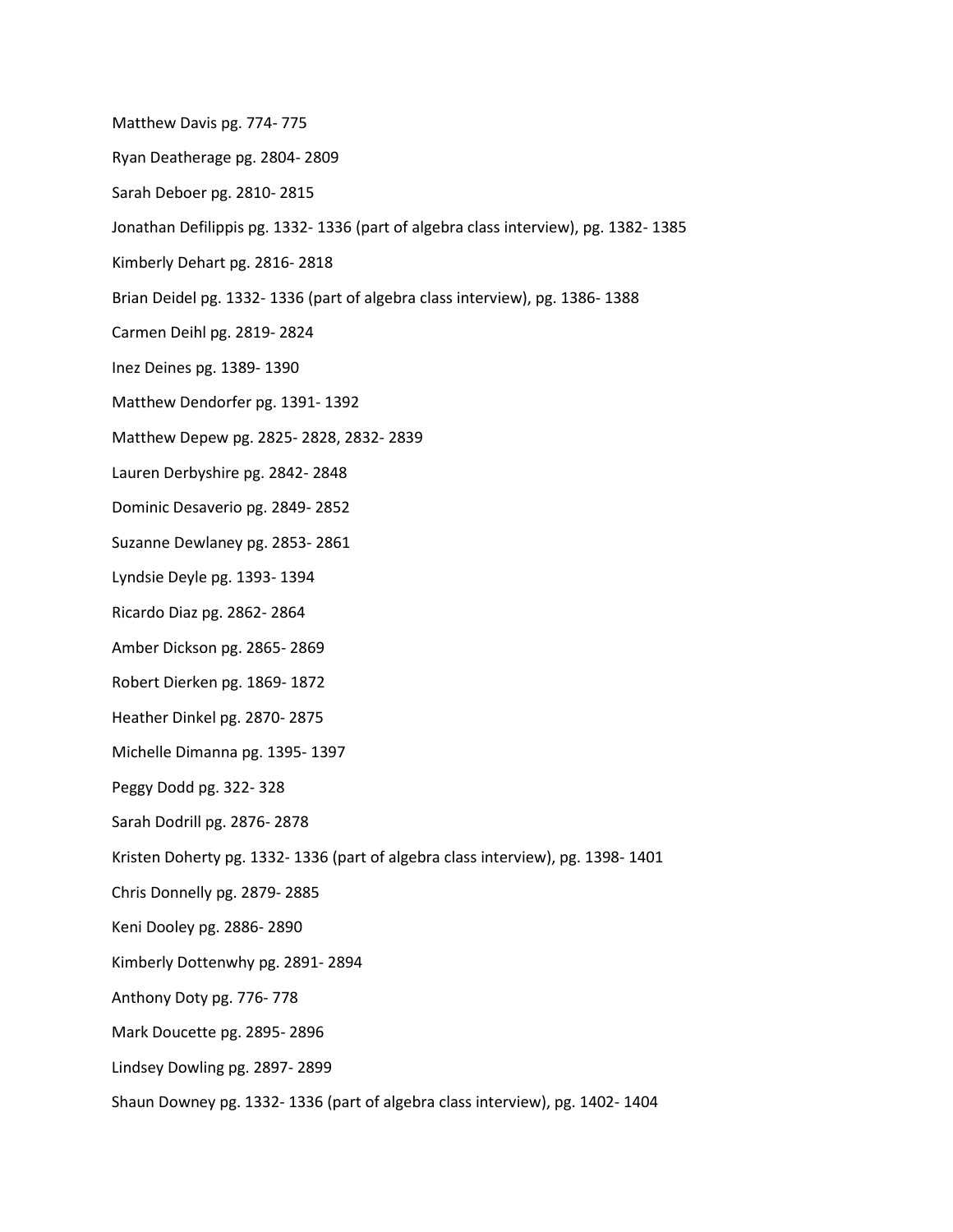Jennifer Doyle pg. 003, 005-16

- Patrice Doyle pg. 779- 788
- Steven Dreaden pg. 2900- 2906
- Adam Dressel pg. 1873- 1876
- Seth Dubois pg. 2907- 2915
- Stephanie Duffy pg. 2916- 2924
- Nichele Dunn pg. 2925- 2929
- Brittany Duran pg. 1521- 1531 (part of McWilliams class interview)
- Domonic Duran pg. 1405- 1406
- Jessica Duran pg. 1521- 1531 (part of McWilliams class interview)
- Christopher Duven pg. 789- 790
- David Eagle pg. 1877- 1886
- Evan Earnest pg. 791- 792
- Shannon Eberly pg. 2107- 2108 (part of Mr. Peterson's class)
- Lindsay Elmore pg. 329- 344
- Kevin Elsmore pg. 2930- 2933
- Andrea Elsner pg. 2934- 2937
- Kenny Elsner pg. 1887- 1888
- Elisha Encinias pg. 2938- 2947
- Crystal Enney pg. 2948- 2951
- **Kristi Epling pg. 12993- 12994, pg. 12995- 12996**
- Nathan Epling pg. 793- 799
- Rachel Erbert pg. 2952- 2957
- Jaime Ericson pg. 2958- 2959
- Dana Esterak pg. 1407- 1408
- Austin Eubanks pg. 017- 33
- Amy Evans pg. 2960- 2965
- Jessica Evans pg. 1889- 1890
- Ryan Ezzie pg. 2966- 2969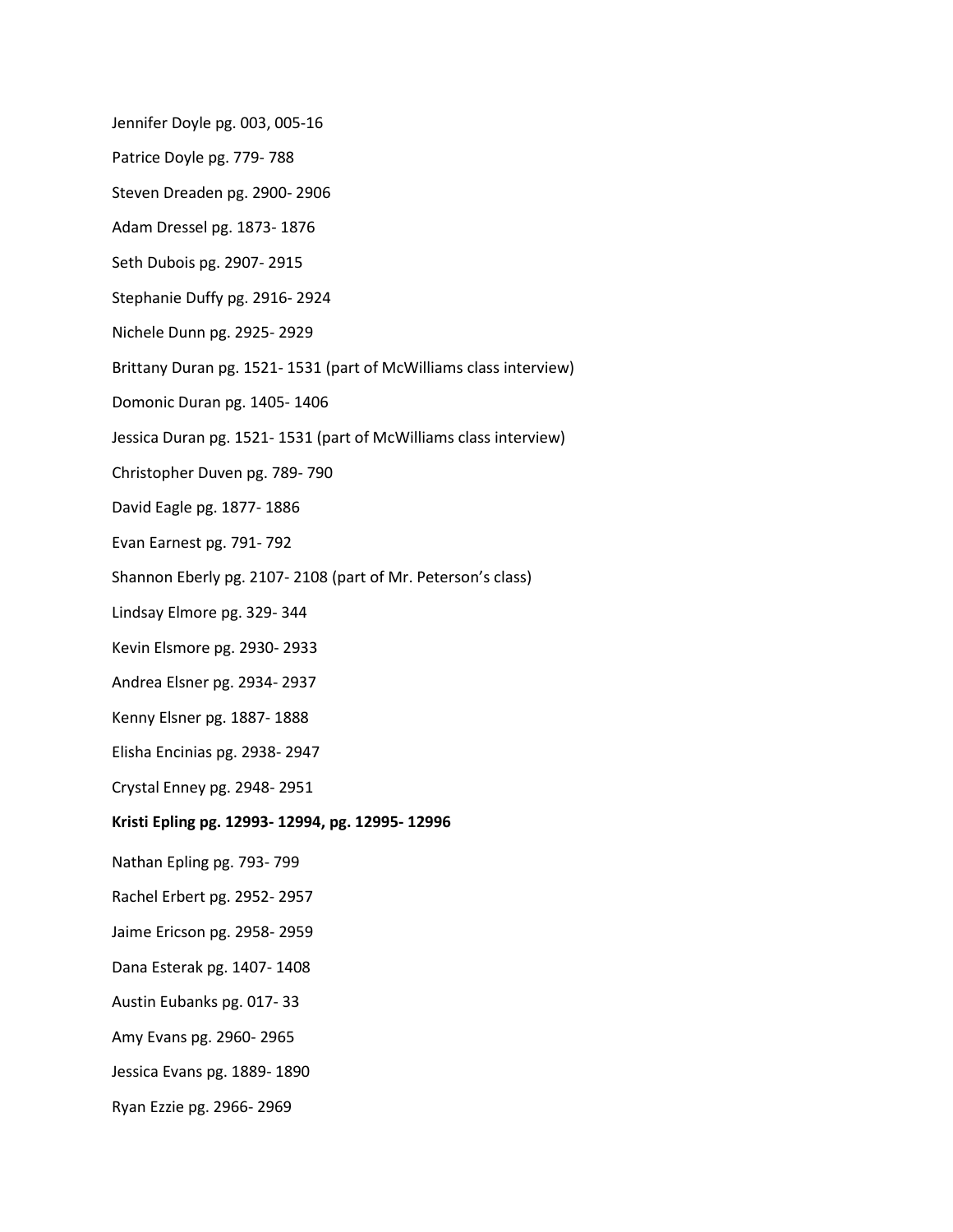Andrew Fair pg. 345, 347- 352

- Fake Eric Harris AOL Profile pg. 3637
- Jennifer Faller pg. 2970- 2973
- Nathan Fansler pg. 2974- 2977
- Laura Farber pg. 2978- 2981
- Ryan Fedel pg. 1576- 1577 (part of Morrissey's class)
- Eliza Fernand pg. 2982- 2986
- Sara Filipiak pg. 2987- 2991
- Charles Fisher pg. 2992- 2993
- Erin Fitzgerald pg. 2994- 2998
- Lisa Forgan pg. 3006- 3018
- Bartholomew Foster pg. 3019- 3021, 3023- 3025
- Mike Foster pg. 3026- 3029
- Marla Foust (misspelled Fanst) pg. 1409- 1410, 1576- 1577 (part of Morrissey's class)
- Kelcy Fowler pg. 3030- 3032
- Zachary Feiler pg. 1411- 1412, 1682 (part of Mr. Tank's class)
- Andrew Fisher pg. 1315
- Benjamin Fisher pg. 1413- 1414
- Sarah Fisicaro pg. 1891- 1893
- Taran Fleming pg. 1415- 1416, 1682 (part of Mr. Tank's class)
- Trisha Fogarty pg. 1417- 1424
- Kent Foncannon pg. 2999- 3003
- Aaron Ford pg. 1459
- Doug Ford pg. 1521- 1531 (part of McWilliams class interview), 1526, 1528
- Nick Foss pg. 198- 204
- Wade Frank pg. 800- 804
- Paul Freeman pg. 3033- 3035
- Jessica Friedman pg. 3036- 3039
- Seth Friedman pg. 1894- 1895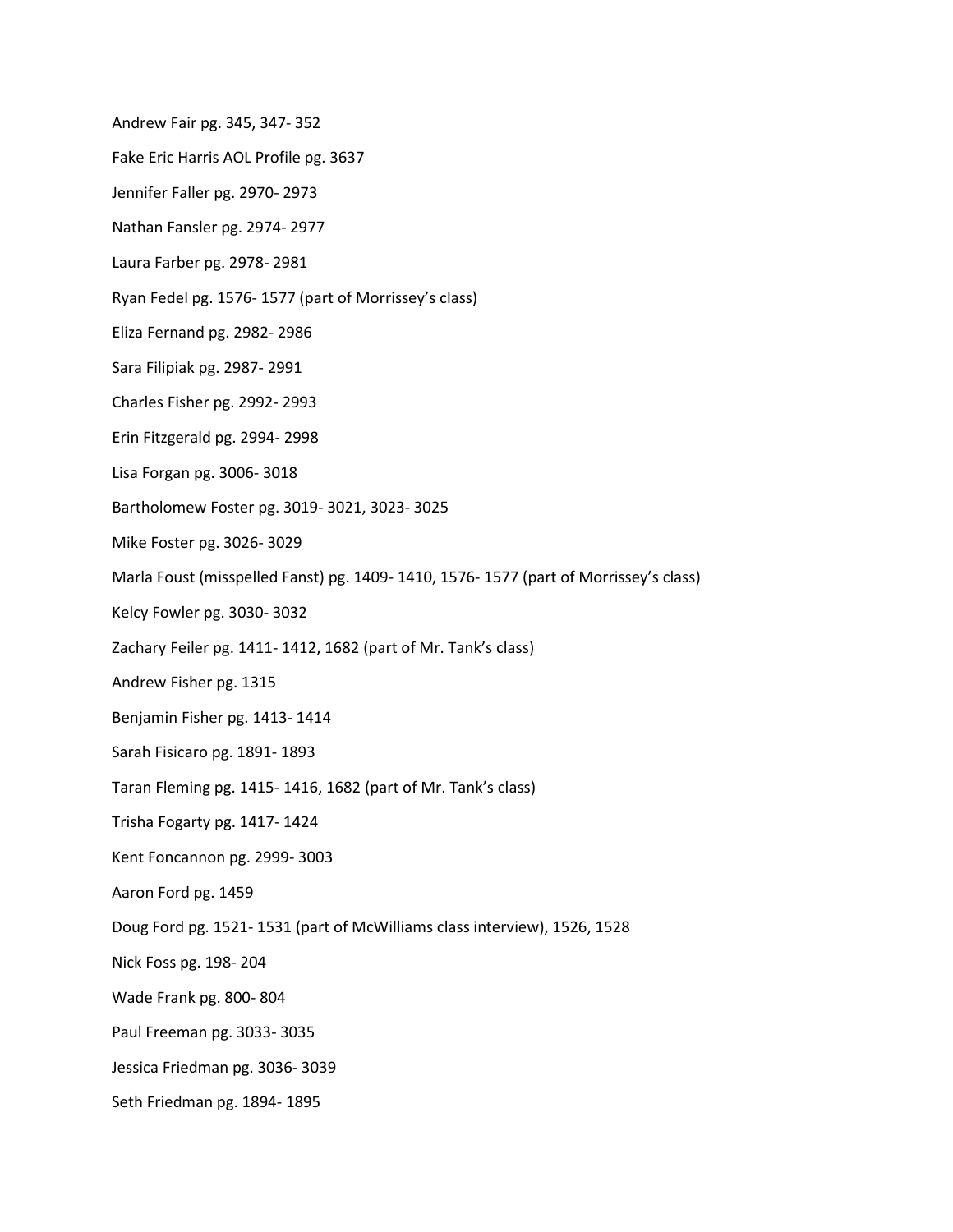- Robert (Matt) Friend pg. 3040- 3046
- Jonathan Fries pg. 3047- 3056
- Kathy Frommer pg. 3057- 3065
- Brian Frye pg. 805- 816
- Jacob Fuller pg. 1425- 1426, 1682 (part of Mr. Tank's class)
- Brian Fuselier pg. 3066- 3079
- Jennifer Gagne pg. 1576- 1577 (part of Morrissey's class)
- Michael Gagne pg. 3081- 3084
- Jay Gallentine pg. 3085- 3091
- Tyler Gamble pg. 3092- 3095
- Greg Garcia pg. 3096- 3099
- Kristin Garramonte pg. 3100- 3102
- Tyrone Garrett pg. 3103- 3104
- Glen Gates pg. 1547- 1550
- Araceli Gaucin pg. 3117, 3120- 3125
- Katherin Gerum pg. 3126- 3129
- Shanna Geslin pg. 1521- 1531 (part of McWilliams class interview)
- Jessica Geurts pg. 3130- 3135
- Britney Gillette pg. 3136- 3140
- Sarah Gillings pg. 3141- 3146
- Bret Glassett pg. 1896- 1897
- Alexandra Goldberg pg. 3147- 3148
- Tammy Golden pg. 817- 823
- Daniel Gonzlaez pg. 3149- 3152
- Nicholas Goodrich pg. 1898- 1900
- Rebecca Goodwin pg. 3153- 3156
- Jesse Gordon pg. 1901- 1902
- Dustin Gorton pg. 3157- 3161
- Bryan Grande pg. 3162- 3166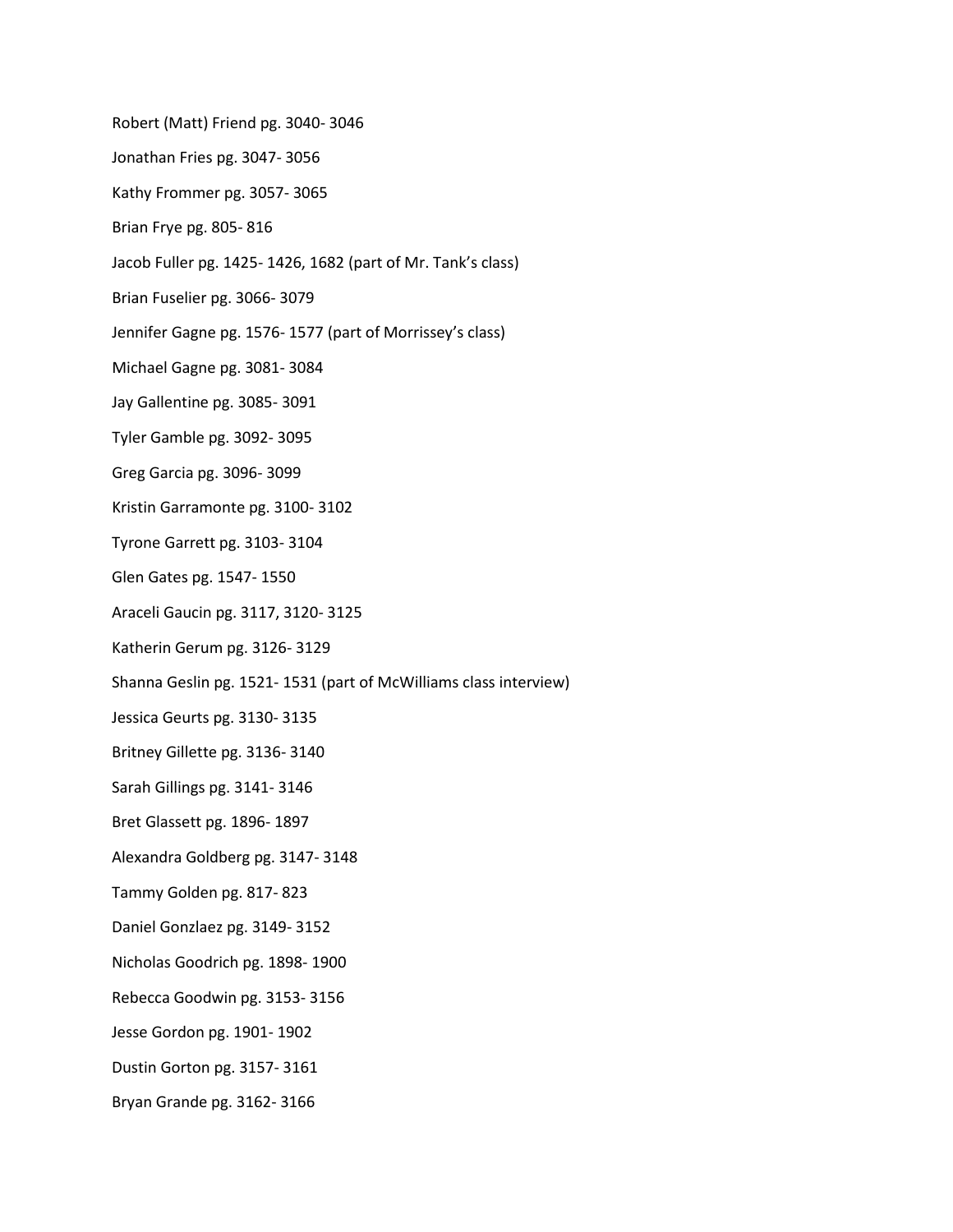Candance Grande pg. 3167- 3171

Daniel Grange pg. 3172- 3175

Spencer Grange pg. 1903- 1906

Sam Granillo pg. 3176- 3183

Sean Graves pg. 205- 213

Carrie Green pg. 3184- 3188

Laura Green pg. 3189- 3192

Richard Green pg. 3193- 3198

Sarah Green pg. 1332- 1336 (part of algebra class interview), pg. 1427- 1429

Stephen Greenwood pg. 353- 363

Daniel Greer pg. 1448

Jason Greer pg. 3199- 3201

Lindsay Greer pg. 1430- 1431, 1682 (part of Mr. Tank's class)

Scott Gregory pg. 824- 825

Nathan Grengs pg. 1332- 1336 (part of algebra class interview), pg. 1432- 1434

Scott Greunke pg. 2068- 2070 (part of Cheryl Mosier's class)

Veronica Griffith pg. 3202- 3210

Nathan Grill pg. 2068- 2070 (part of Cheryl Mosier's class)

Vennessa Grimes pg. 3211- 3213

Kyle Gummere pg. 1907- 1911

Emily Hackett pg. 3214- 3218

Joshua Halder pg. 3219- 3224

Ian Hales pg. 3225- 3227

Aaron Hancey pg. 1912- 1915

Elijah Hancock pg. 826- 827

Paul Haney pg. 1916- 1917

Stefanie Haney pg. 828- 838

Luke Hanifen pg. 3229- 3230

William Hanifen pg. 3228- 3231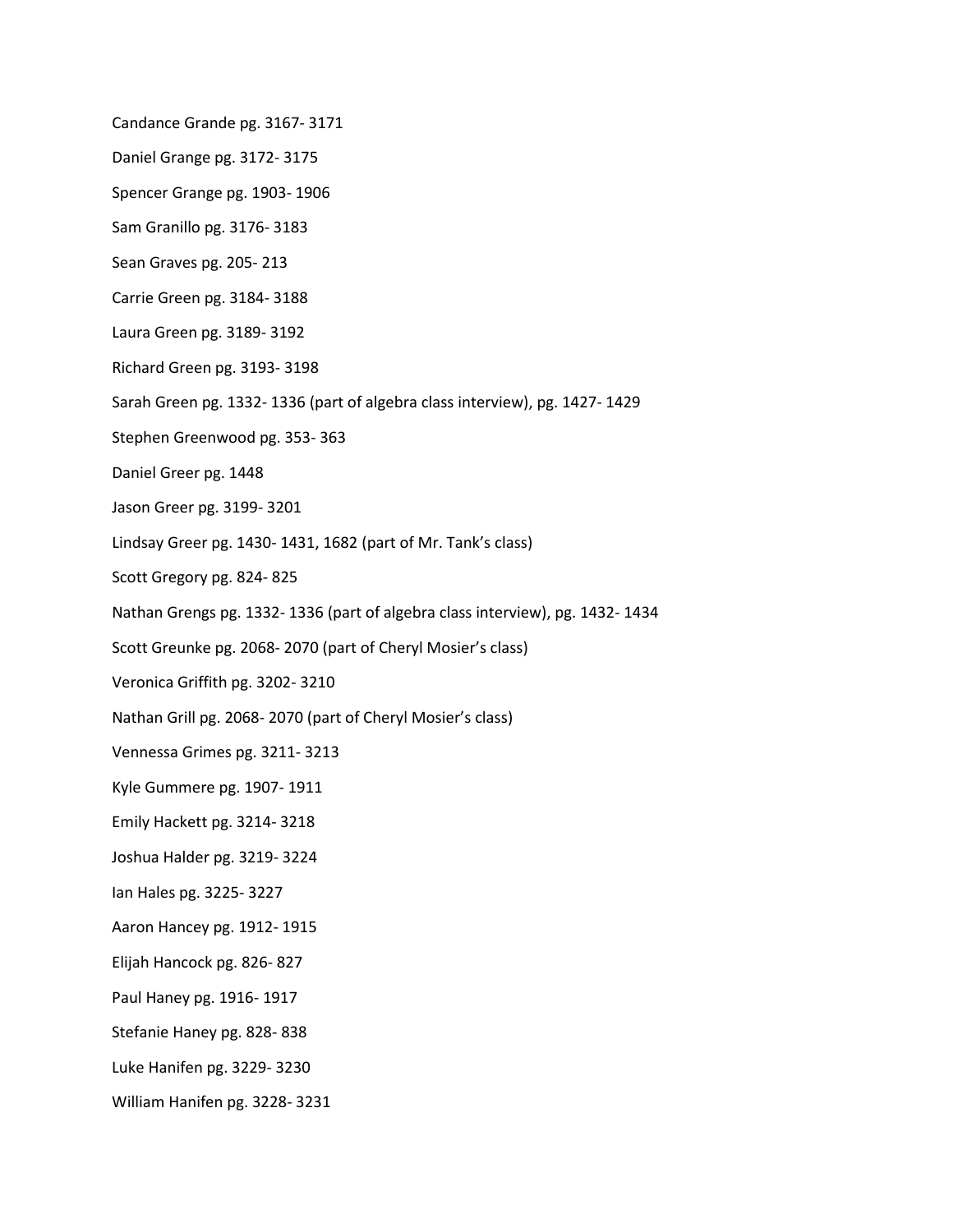- Krista Hanley pg. 3232- 3237
- Esther Harris pg. 1435- 1439
- Tom Harris pg. 1445
- Jessica Harrison pg. 1332- 1336 (part of algebra class interview), pg. 1440- 1442
- Jillian Hart pg. 3238- 3241
- Justin Hart pg. 3242- 3244
- Anthony Hassman pg. 3245- 3250
- Ryan Hasten pg. 3251- 3254
- Joel Hatfield pg. 3255- 3262
- Courtney "Misty" Haulman pg. 839- 844
- David Haulman pg. 3263- 3265
- Terry Havens and his class pg. 1443- 1445
- Samantha Haviland pg. 3266- 3271
- Kyle Hayes pg. 3272- 3285
- Candace Haywood pg. 3286- 3291
- Gretchen Hazelwood pg. 1446- 1447
- Janelle Hazlett pg. 2073- 2074
- Pamela Heckendorn pg. 1521- 1531 (part of McWilliams class interview)
- Jocelyn Heckler pg. 1449- 1452
- Ashleigh Heesch pg. 3292- 3294
- Daniel Heffington pg. 1314
- Kami Held pg. 1918- 1920
- Kristi Held pg. 1921- 1922
- Brandi Helling pg. 1683- 1684
- Laverne Helm pg. 3295- 3298
- Jacob Hemelstrand pg. 3299- 3302, 3304
- Russell Hencke pg. 3305- 3306
- Justin Henderson pg. 1453- 1456
- Peter Henderson pg. 1923- 1924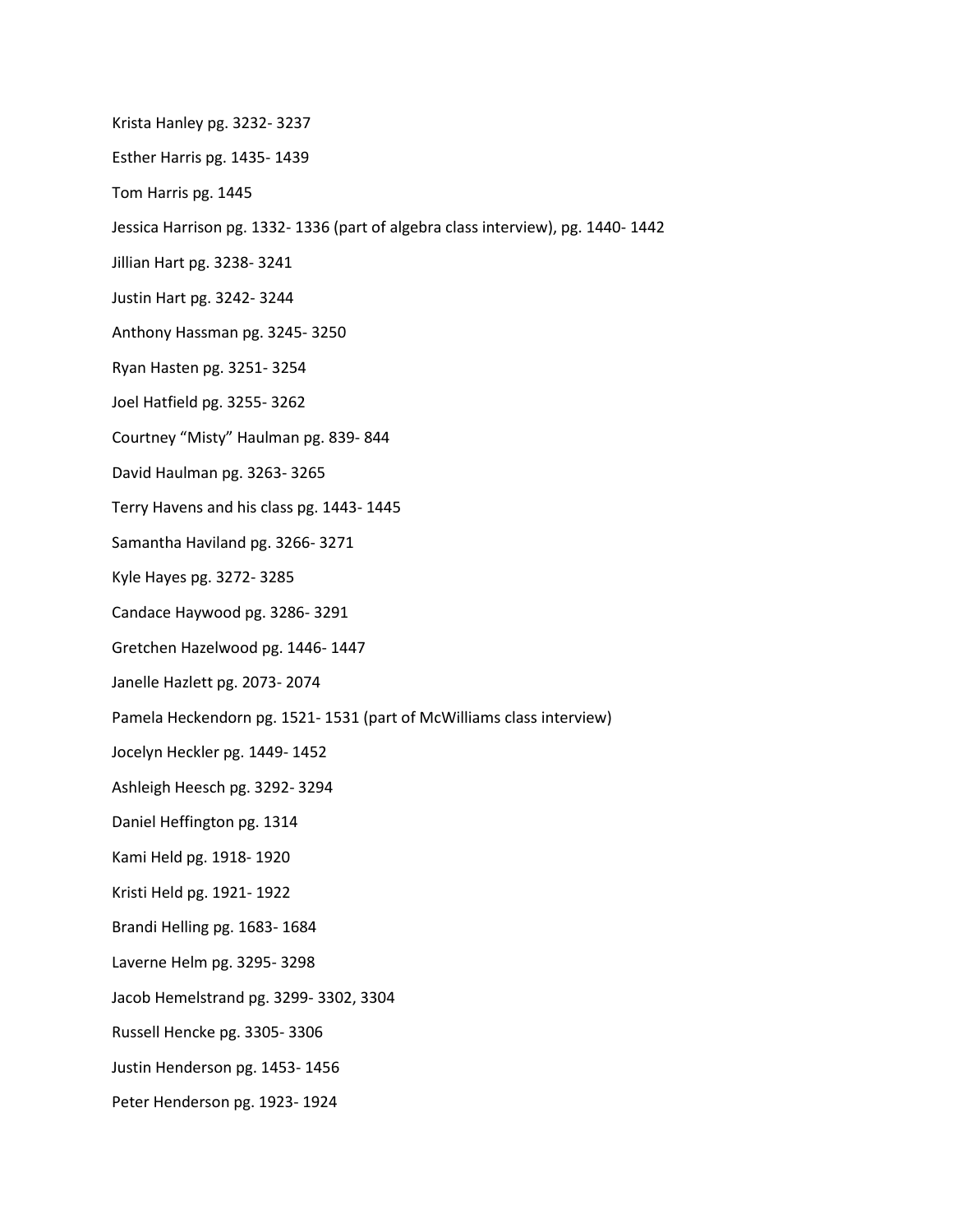Kelly Hendricks pg. 845- 851 Jason Hensley pg. 3307- 3310 Courtney Herivel pg. 1925- 1928 Brianna Hernandez pg. 3311- 3315 Nicholas Herrera pg. 1708- 1710 (part of Math I summary) Autumn Hettinger pg. 852-859 Carly Hiegel pg. 1448 Joe Higgins and his class pg. 1457- 1461 Anna High pg. 1462- 1463, 1682 (part of Mr. Tank's class) Matthew Hill pg. 3316- 3321 Travis Hill pg. 3322- 3326, 3327- 3331 Anne Marie Hochhalter pg. 215- 216 Burt Hodgson (father to Jennifer) pg. 2676 Jeffrey Hofer pg. 1929- 1934 Erin Hoffman pg. 3332- 3335 Dusty Hoffschneider pg. 3336- 3340 Lacey Hohn pg. 3341- 3346 Penny Hohn pg. 859- 861 Jessica Holliday pg. 364- 378 Malynda Hollingsworth pg. 3347- 3350 Linda Holloway pg. 3119 Sarah Holton pg. 3351- 3354 Brenton Hooker pg. 1445, 1464- 1467 Sean Hooker pg. 3355- 3356 Sunnee Hoppe pg. 1935- 1937 Laura Hornbaker pg. 1938- 1939 Ashley Hornbecker pg. 1576- 1577 (part of Morrissey's class) Garrett Horsfall pg. 862- 868

Sara Houy pg. 379- 392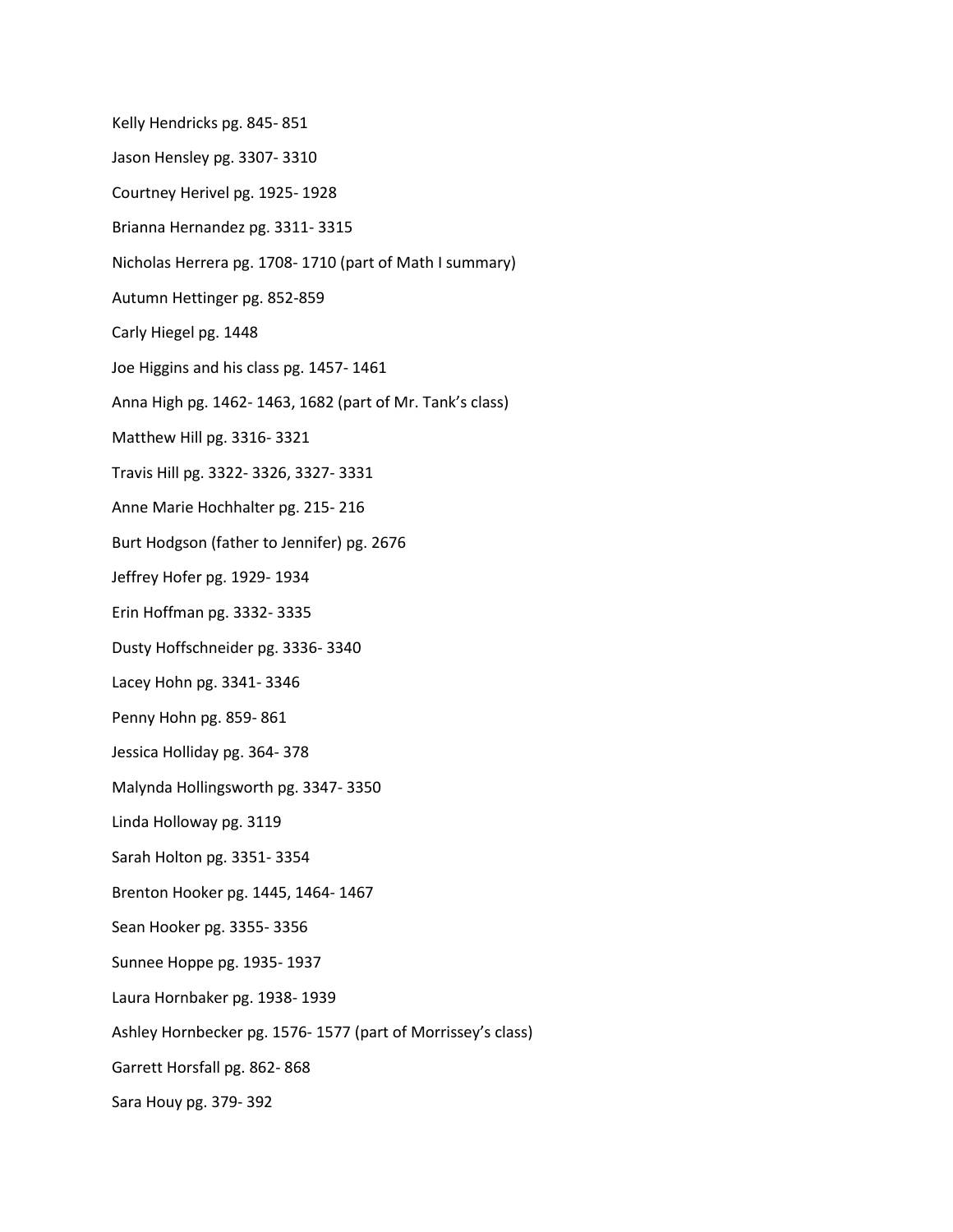- Seth Houy pg. 393- 415
- Michelle Huff pg. 3357- 3360
- Patrick Hume pg. 3361- 3364
- Aubren Hummell pg. 1940- 1945
- Amber Huntington pg. 416- 422
- Michael Huntington pg. 3365- 3369
- Matthew Icke pg. 869- 870
- Sandra Inman pg. 3005
- Patrick Ireland pg. 034- 46
- Greg Italiano pg. 1468- 1472
- Casey Jackman pg. 3370- 3373
- Tyler Jackman pg. 871- 881
- Heather Jacobsen pg. 423- 434
- Emily Jacobson pg. 882- 886
- Nicole Janda pg. 3374- 3378
- Joyce Jankowski pg. 004, 217- 223
- Brad Jenkins pg. 887- 889
- Shelly Jenkins pg. 3379- 3383
- Jared Jensen pg. 3384- 3387
- Ben Johnson pg. 3388- 3392
- Derek Johnson pg. 890- 892
- Doug Johnson pg. 1946- 1954, 1959- 1961
- Heidi Johnson pg. 435- 440, 442- 449
- Jose Johnson pg. 1316
- Joshua Johnson pg. 2068- 2070 (part of Cheryl Mosier's class)
- Lauren Johnson pg. 1708- 1710 (part of Math I summary)
- Lucas Johnson pg. 1708- 1710 (part of Math I summary)
- Michael Johnson pg. 224- 232
- Shannon Johnson pg. 893- 895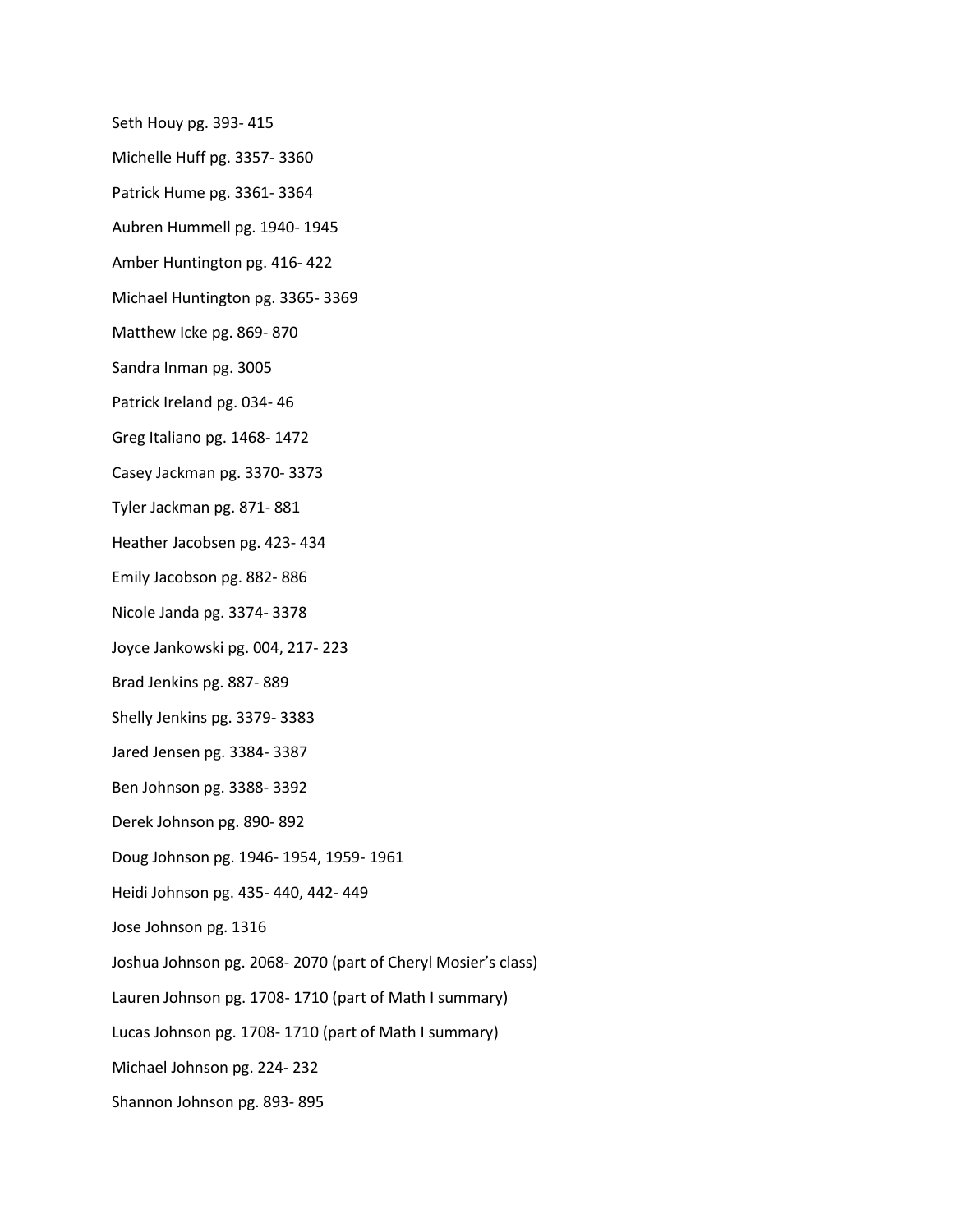- Zachary Johnston pg. 896- 910, 927- 937
- Jason Jones pg. 1332- 1336 (part of algebra class interview), pg. 1473- 1477
- Travis Jones pg. 3393- 3394
- Preston Jordan pg. 1963- 1966
- Katherine Jorgensen pg. 3395- 3399
- Angela Jugert pg. 1521- 1531 (part of McWilliams class interview)
- Valerie Jugert pg. 3400- 3402
- Jill Kamens pg. 3403- 3406
- Leigh Kamens pg. 3407- 3411
- Christine Kane pg. 1957- 1958, 1967- 1969
- Patrick Kane pg. 1970- 1974
- Pamela Karakusis pg. 1975- 1981
- Trent Karnes pg. 911-920
- Tim Kastle pg. 3415- 3422
- Lindsey Kastnek pg. 3412- 3414
- Devin Kathol pg. 921- 924
- Kayla Kathol pg. 925- 926
- Matthew Katzenmeier pg. 3423- 3425
- Lois Kean pg. 450- 454
- Crystalann Keesecker pg. 1521- 1531 (part of McWilliams class interview), 1528
- Megan Kellogg pg. 1982- 1984
- Michael Kellogg pg. 3426- 3430
- Ann-Marie Kelly pg. 3431- 3435
- Judith Kelly pg. 3436- 3442
- Lara Kenney pg. 3443- 3445
- Mike Kenny pg. 938- 940
- Asia Kessinger pg. 1448
- Jamie Kettlewell pg. 3446- 3449
- Kelly Keyes pg. 2068- 2070 (part of Cheryl Mosier's class)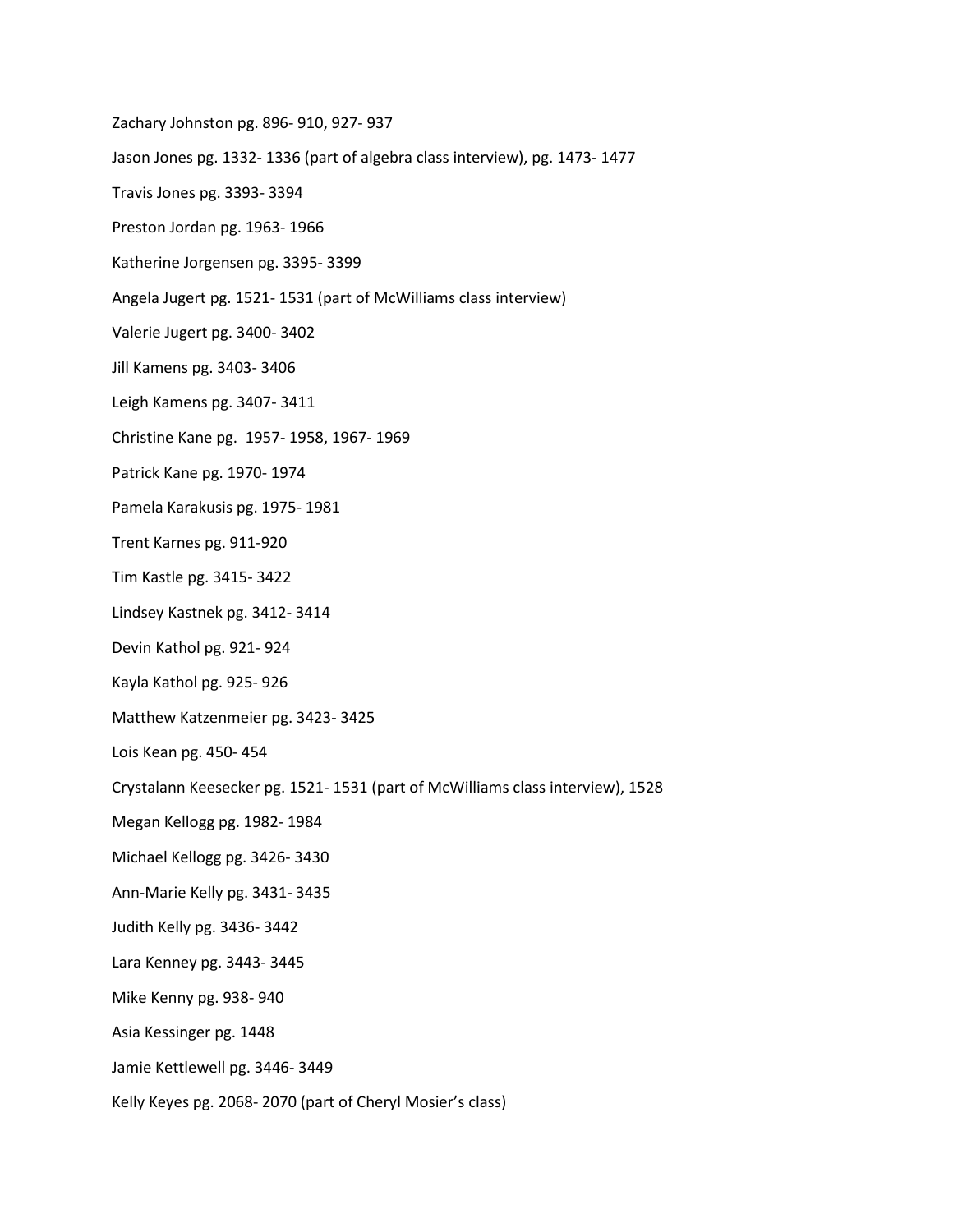Emily Killingsworth pg. 1985- 1987

Melanie King pg. 941- 943

Carder Kingsbury pg. 3450- 3453

Mark Kintgen pg. 48- 58

Michael Kintgen pg. 1478- 1483, 1521- 1531 (part of McWilliams class interview), 1535

James Kirby pg. 1484- 1485

Lance Kirklin – pg. 234- 242

Byron Kirkland pg. 455- 462

Michael Kish pg. 3454- 3457

Damian Kissler pg. 1486- 1489

Kari Klapper pg. 944- 946

Jamie Klement pg. 3458- 3461

Genevieve Klermund pg. 2253

Brandy Klingbeil pg. 3462- 3467

Tyson Knapke pg. 1490- 1493

Lacy Koch pg. 3468- 3473

Brett Kostalnick pg. 3474- 3480

Megan Kotter pg. 1988- 1989

Lisa Kreutz pg. 58- 68

Eric Kritzer pg. 2531- 2533, 3481- 3486

Deidra Kucera pg. 1990- 1997

Michelle Kuenstler pg. 1494- 1495, 1682 (part of Mr. Tank's class)

Elizabeth Kuhn pg. 1448

Elizabeth Kwerneland pg. 3487- 3492

Adam Kyler pg. 004, 243- 250, 3118

Daniel Lab pg. 3494- 3498

Andrew Lagerborg pg. 1999- 2000

Athena Lagos pg. 463-475

Christopher Lajoie pg. 1332- 1336 (part of algebra class interview), pg. 1497- 1501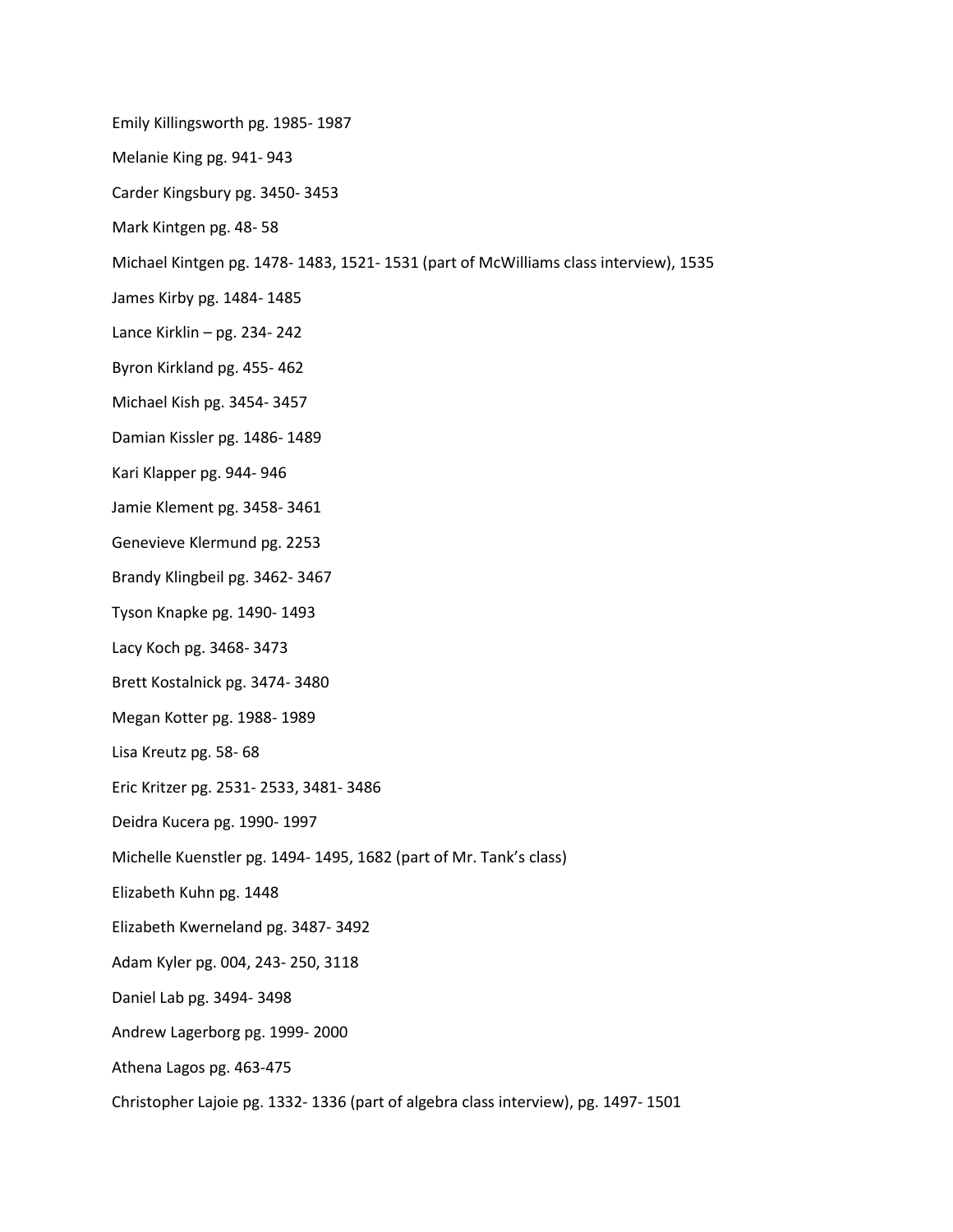Josh Lallement pg. 947- 949

Ross Lambert pg. 1708- 1710 (part of Math I summary)

Sarah Lammers pg. 2075- 2076 (part of Mr. Mosier's class), 2291

Michael Langhenry pg. 3499- 3500

Carolyn Lanning pg. 3501- 3502

Alison Lanthorn pg. 2001- 2003

Josh Lapp pg. 476- 485, 488- 490

Brandon Larson pg. 950- 952

Eric Larson pg. 3503- 3507

Stephanie Larson pg. 3508- 3512

Chad Laughlin pg. 953- 961

Andrea Launer pg. 3513- 3517

Michael Lavan pg. 3518- 3522

Elizabeth Lavely pg. 2004- 2007

Shaya Lawrence pg. 2068- 2070 (part of Cheryl Mosier's class)

Nicole Lawson pg. 3523- 3529

Terry Lawson pg. 3530- 3532

Martin Layton pg. 3533- 3539

Michael Leary pg. 3540- 3546

Landin Leblanc pg. 1444

Stephanie Lebsack pg. 3547- 3551

Shaun Lee pg. 3552- 3557

Patrick Leiker pg. 3558- 3562

Sue Liane pg. 3566- 3568

Tiffany Lien pg. 962- 975

Heather Lietz pg. 1502- 1503

John Lietz pg. 2829- 2831, 2840- 2841

Timothy Lile pg. 2073

Ryan Lilly pg. 2008- 2009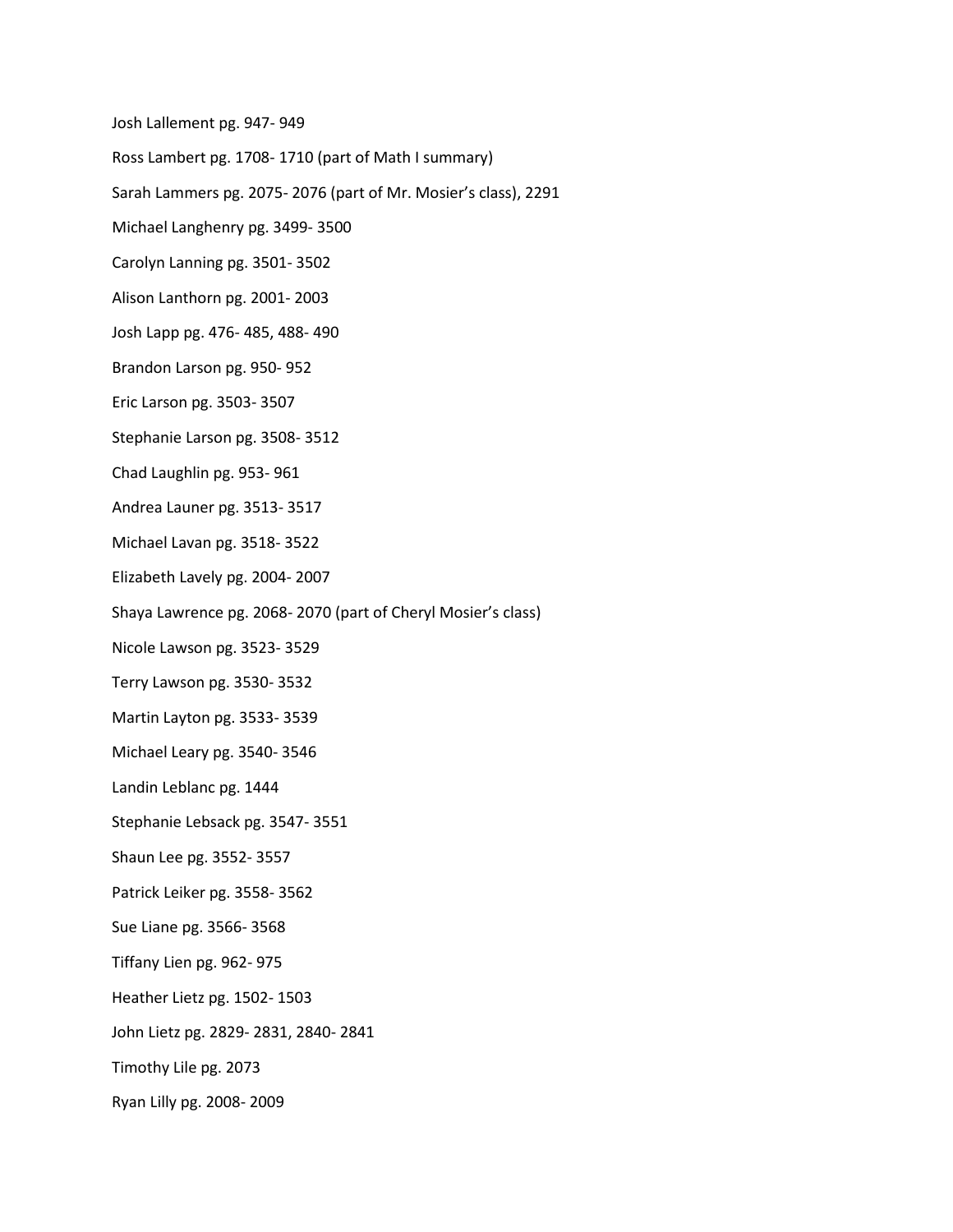Marjorie Lindholm pg. 2010- 2011

- Nancy Lindsey pg. 976- 980
- William Little pg. 3569- 3572
- David Lockwood pg. 3573- 3575
- Matt Lohrenz pg. 1504- 1505
- Rich Long pg. 491- 501
- Jessica Lopatin pg. 2012- 2013
- Nathan Lopatin pg. 2014- 2016
- Nicole Lopez pg. 2107- 2108 (part of Mr. Peterson's class)
- Kimberly Lorenz pg. 2017- 2019
- Melissa Lorenz pg. 2020- 2023
- Crystal Love pg. 1708- 1710 (part of Math I summary)
- Cheryl Lucas pg. 3576- 3578
- Christopher Lucas pg. 3579- 3585
- Erin Lucero pg. 3586- 3590
- Jessica Lucero pg. 1506- 1508
- Naomi Lucero pg. 3591- 3595
- Brianna Lumley pg. 3596- 3597
- Nicole Lunetta pg. 3598- 3599
- Marni MacLennan pg. 3600- 3604
- Lindsie Macy pg. 982- 985
- Liza Madden pg. 3605- 3608
- Jesse Maddox pg. 3609- 3612
- Alicia Maes pg. 3613- 3619
- Cyrus Jacob "Jake" Maes pg. 3620- 3624
- Brian Majcen pg. 3625- 3627, 3630- 3631
- Matthew Majcen pg. 3627- 3629, 3631- 3632
- Michael Mallon pg. 2068- 2070 (part of Cheryl Mosier's class)
- Jessica Mallorey pg. 1683- 1684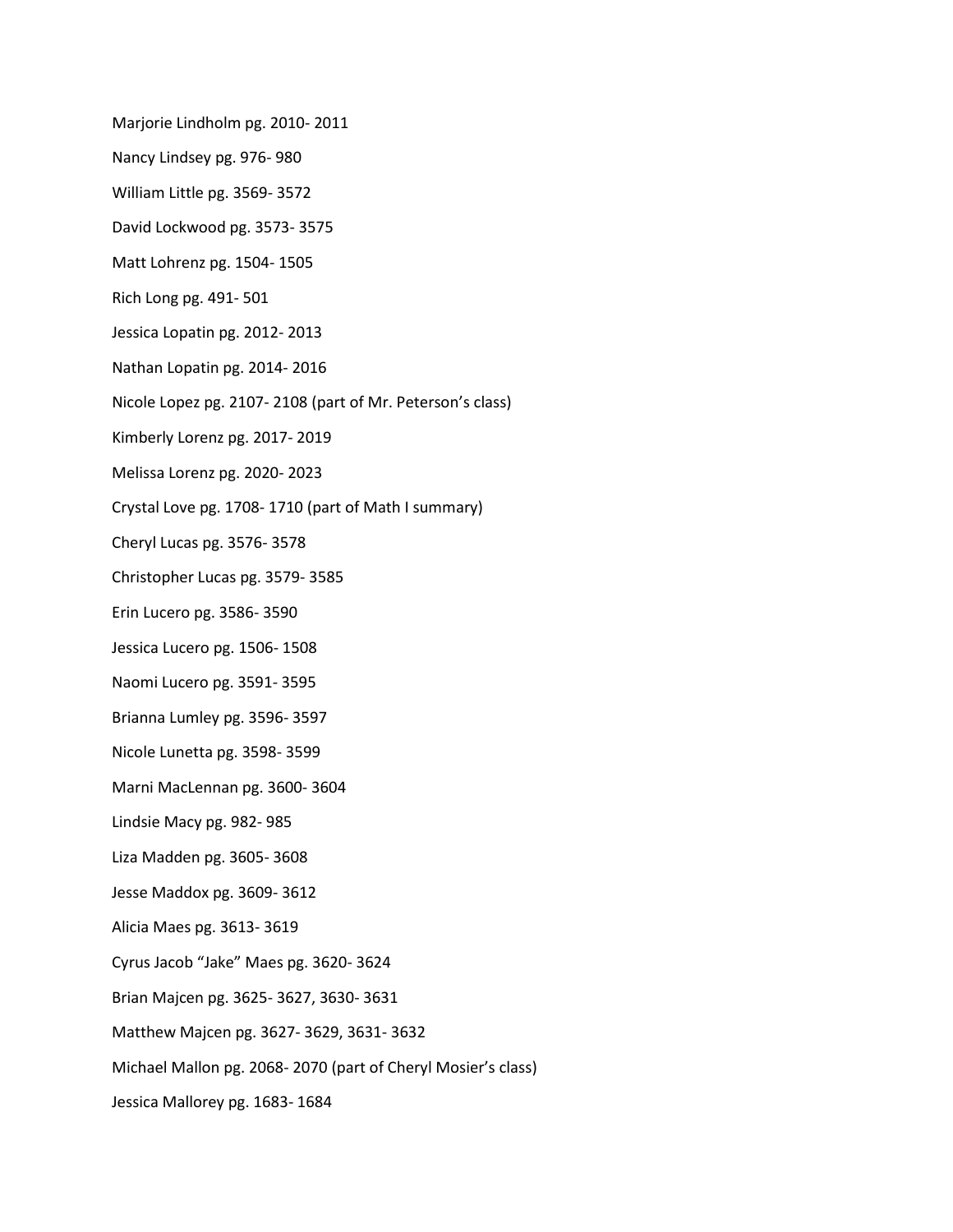Brandi Malonson pg. 3633- 3636, 3638- 3639

- Troy Manuello pg. 2024- 2026
- Arturo Mar pg. 2027- 2031, 3641
- Valeria Mar pg. 3640- 3644
- Joey Marcotte pg. 3645- 3647
- Karissa Marcum pg. 3648- 3651
- Letisha Marcum pg. 3652- 3655
- Christine Markert pg. 1509- 1512, 1521- 1531 (part of McWilliams class interview)
- Michelle Markert pg. 3660- 3665
- Christopher Markham pg. 3656- 3659
- Jeffrey Marquardt pg. 986-990
- Chandra Marshall pg. 3666- 3669
- Jean Martin pg. 3670- 3673, 3675- 3677
- Jennifer Martin (parents) pg. 3674
- Stephanie Martin (Chris Mosier) pg. 2032- 2033, 3674 (parents)
- Cori Martinez (Tony Martinez) pg. 2034- 2035
- Andrew Marton pg. 991-998
- Brandon Martinez pg. 1513- 1514, 1521- 1531 (part of McWilliams class interview), 1527
- Elizabeth Marzoni pg. 1708- 1710 (part of Math I summary)
- Chris Masias pg. 3678- 3682
- Robert Massie pg. 3683- 3691
- Lisa Maten pg. 1314
- Jacob Mathews pg. 2253
- John Timothy Matteson pg. 3691- 3695
- Jenny Matthews pg. 502- 503, pg. **5920- 5924**
- Kimberly Mathewson pg. 2068- 2070 (part of Cheryl Mosier's class)
- Alexis Mazula pg. 3696- 3701
- Brandon McCaslin pg. 3702- 3703
- Evan McClaugherty pg. 2036- 2039, 3704- 3708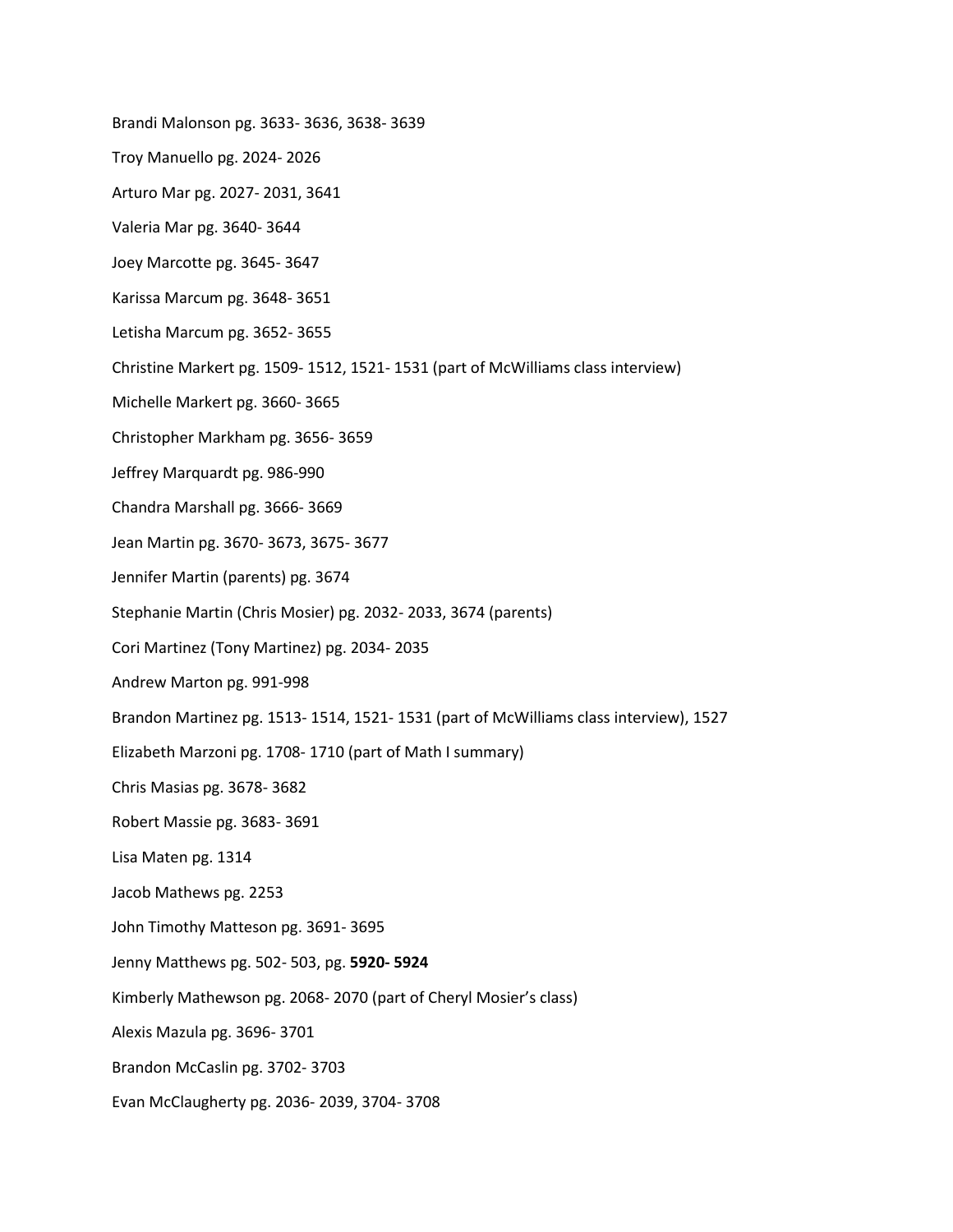Brice McConnell pg. 2040- 2041

- Carrie McCormick pg. 999-1001
- Andrew (Drew) McCuskey pg. 3709- 3714
- Julie McGinley pg. 3715- 3719
- Megan McKee pg. 2068- 2070 (part of Cheryl Mosier's class)
- Ashley (Lisa) McKenna pg. 2042- 2047
- Jonathan McMaster pg. 3720- 3726
- Lori McMullen pg. 1515- 1517
- Russell McPhail pg. 1448
- Elizabeth "Lisa" McWilliams pg. 1518- 1520
- Elizabeth McWilliams class pg. 1521- 1535
- Austin Mears pg. 3728- 3732
- Travis Meason pg. 2048- 2054
- James Medaugh pg. 3733- 3737
- Christine Medina pg. 3738- 3742
- Yonathan Mekuria pg. 1536- 1538
- Amanda Mendralla pg. 1002- 1003
- Melissa Mendo pg. 1539- 1540, 1682 (part of Mr. Tank's class)
- David Mesch pg. 3743- 3747
- Darran Metzler pg. 1541- 1546
- Suzanne Meyer pg. 2055- 2058
- Katie Micek pg. 1332- 1336 (part of algebra class interview), 1551- 1554
- Kyle Mickelson pg. 3748- 3752
- Tyson Miklebost pg. 1708- 1710 (part of Math I summary)
- Joe Millazzo pg. 3753- 3756
- Brad Miller pg. 3758- 3764, 3766- 3767
- Elaine Miller pg. 3768- 3772
- Melissa Miller pg. 1004- 1008
- Tim Miller pg. 3773- 3776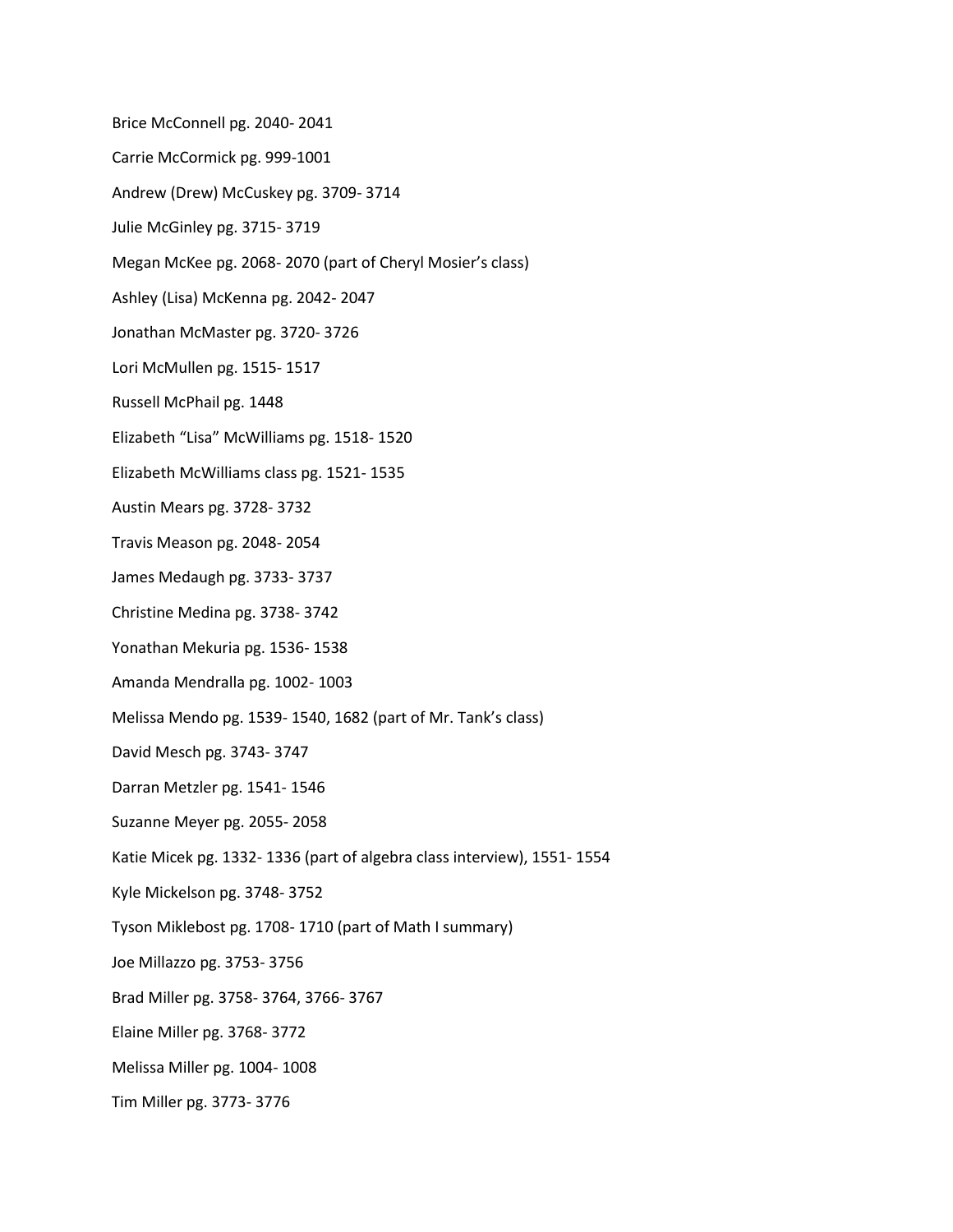Zachary Miller pg. 1576- 1577 (part of Morrissey's class) Brianna Milne pg. 3777- 3780 Daniel Mohrbacher (and mother, Kathryn) pg. 2059- 2065 Kimberly (Kristi) Mohrbacher pg. 1009- 1013, 1555- 1561 Erika Moklestad pg. 1315 Barbara Monseau pg. 2768- 2769, 3564- 3565, 3939- 3942 Bijen Monte pg. 1014- 1026 Alma Moore pg. 1562- 1565 Christopher Moore pg. 1027- 1028 Jenny Moore pg. 2255 Ryan Morrill pg. 1315, 1566- 1567 Ian Morris pg. 1568- 1572 Sharon Morrissey pg. 1573- 1575 Morrissey's class pg. 1576- 1577 Dante Morroni pg. 1578- 1579, 1682 (part of Mr. Tank's class) Jeff Morroni pg. 3781- 3784 Mark Morroni pg. 2066- 2067 Kylee Morton pg. 3785- 3792 Cheryl Mosier pg. 2068- 2070 Chris Mosier pg. 2071- 2072 Elyssa Most pg. 1332- 1336 (part of algebra class interview), 1580- 1582 Lauren Moulton pg. 3793- 3798 Dawn Muirhead pg. 3799- 3803 Timothy Mulcahy pg. 3804- 3808 Timothy Mullan pg. 1029- 1030 Elizabeth Mullen pg. 1956- 1957 Jeremy Mullen pg. 3809- 3813 Stephanie Muller pg. 1521- 1531 (part of McWilliams class interview), 1583- 1584 Megan Mulvany pg. 3814- 3817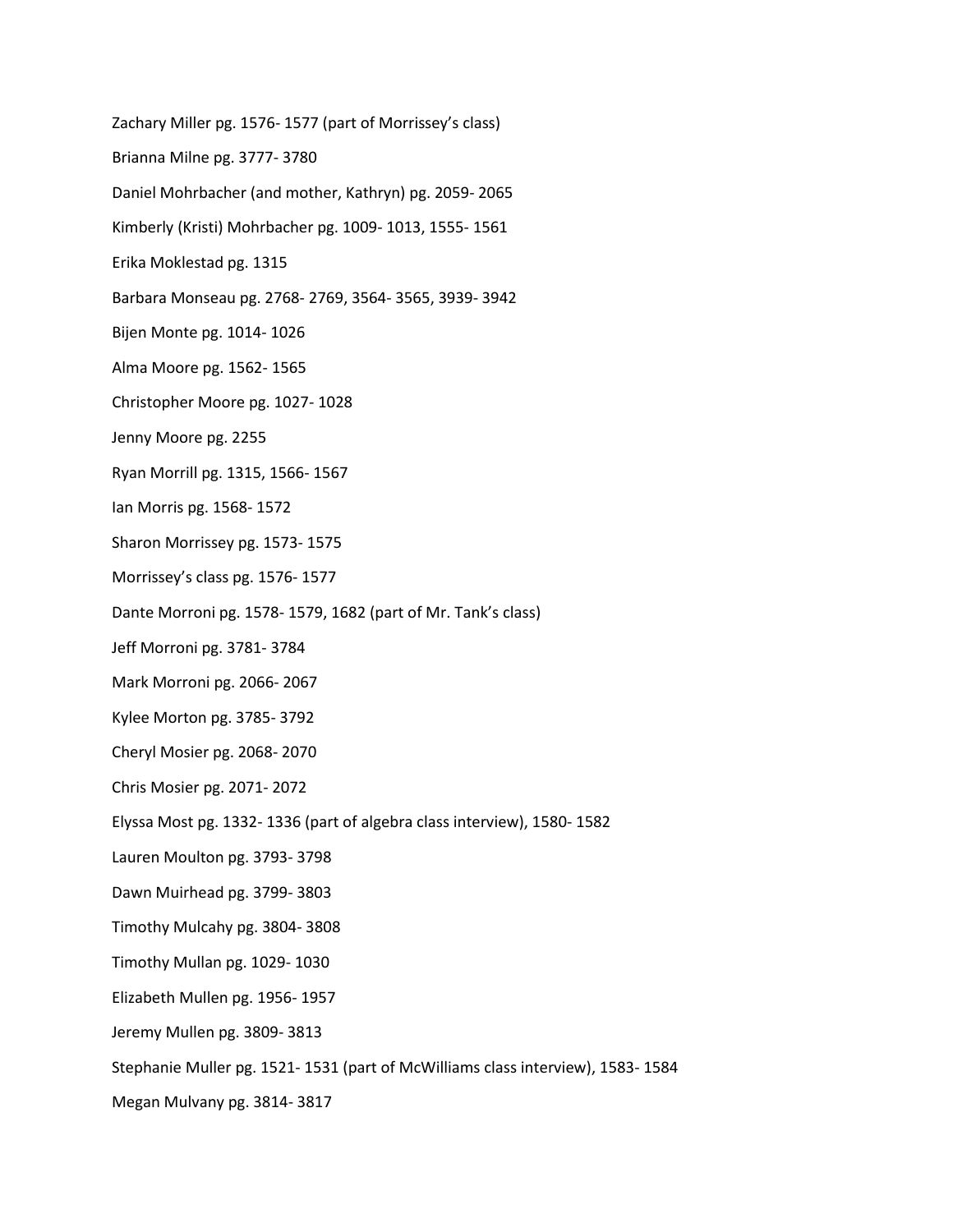- Jamie Munkey pg. 3818- 3822
- Jennifer Munson pg. 3823- 3826
- Stephanie Munson pg. 251- 257
- Leiha Murphy pg. 3827- 3840
- Alayna Muscolino pg. 1332- 1336 (part of algebra class interview), 1585- 1588
- Dannette Muselman pg. 3841- 3844
- Trisia Mutschler pg. 3845- 3847
- Christopher Myers pg. 1708- 1710 (part of Math I summary)
- Samantha Myers pg. 3848- 3854
- Shannon Myers pg. 3855- 3860
- Shelby Myers pg. 3861- 3865
- Jeremy Myles pg. 1682 (part of Mr. Tank's class)
- Keith Nackerud pg. 3867- 3871
- Jennifer Naifeh pg. 3872- 3876
- Justin Naifeh pg. 1589- 1591
- Michael Naifeh pg. 3877- 3883
- Julie Naslund pg. 3884- 3888
- Justin Navarro pg. 2068- 2070 (part of Cheryl Mosier's class)
- Marlene Nederman pg. 3889- 3893
- Angela Nelson pg. 3894- 3898
- Tessa Nelson pg. 1031-1042
- Timothy Nep pg. 3899- 3904
- Patrick Neville pg. 1043- 1048
- Caleb Newberry pg. 1592- 1597
- Amanda Nicholls pg. 3905- 3910
- Cindi Nichols pg. 1049- 1051
- Karen Nielsen pg. 3911- 3918
- Sarah Nielsen pg. 2253- 2254
- Patti Nielson pg. 069-099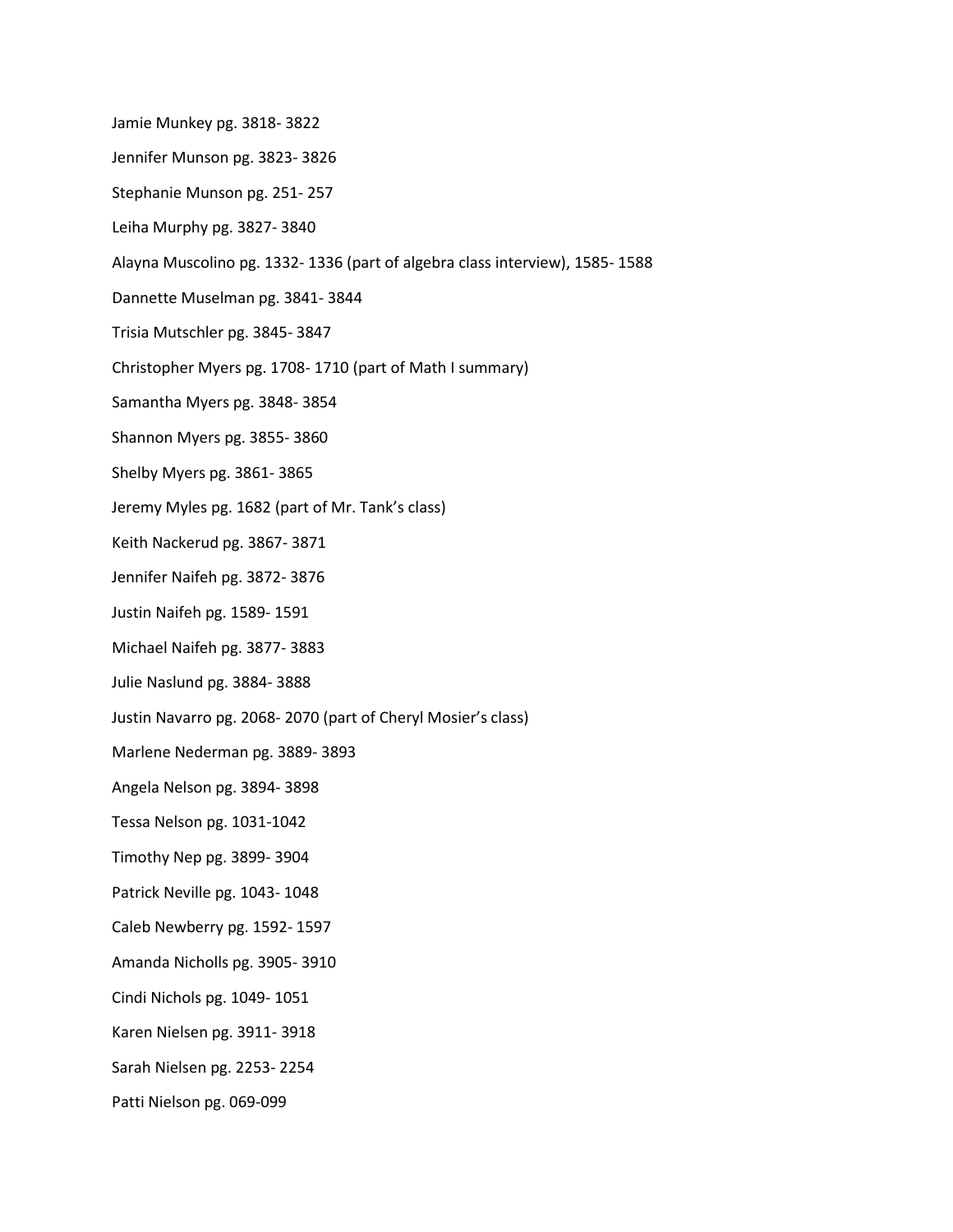- Elizabeth Nolan pg. 3919- 3922
- Jeff Noll pg. 3923- 3926, 3927
- Kathy Noll pg. 3926
- Jaimi Norden pg. 1598- 1601
- Garrett Norman pg. 1052- 1054, 1521- 1531 (part of McWilliams class interview), 1528- 1529
- Justin Norman pg. 3928- 3932
- Sean Nossaman pg. 3933- 3938
- Nicole Nowlen pg. 100- 113
- Veronica Nuncio pg. 3943- 3945
- Tasha Nygard pg. 3946- 3950
- Benjamin Oakley pg. 1602- 1603
- Kaylan O'Byrne pg. 1576- 1577
- Keira O'Dell pg. 3951- 3958
- Steve Ogle pg. 1055- 1060
- Sarah Olegniczak pg. 2078- 2081
- Matt Oliver pg. 3959- 3964
- Christian Olsen pg. 2082- 2084
- Eddie Olsen pg. 2085- 2088
- Kevin Olsen pg. 1604- 1607
- Tasha Olson pg. 3965- 3970
- Mark Opfer pg. 1061- 1066
- Jeremy Orban pg. 2518- 2520, 3971- 3974
- Robin Ortiz pg. 1608- 1610
- Alisa Owen pg. 3980- 3987
- Nathaniel Owen pg. 3988- 3995
- Jonathan Owens pg. 3996- 3999
- Jessica Padilla pg. 1611- 1615
- Phillip Pankau pg. 1315
- Jenna Park pg. 114- 116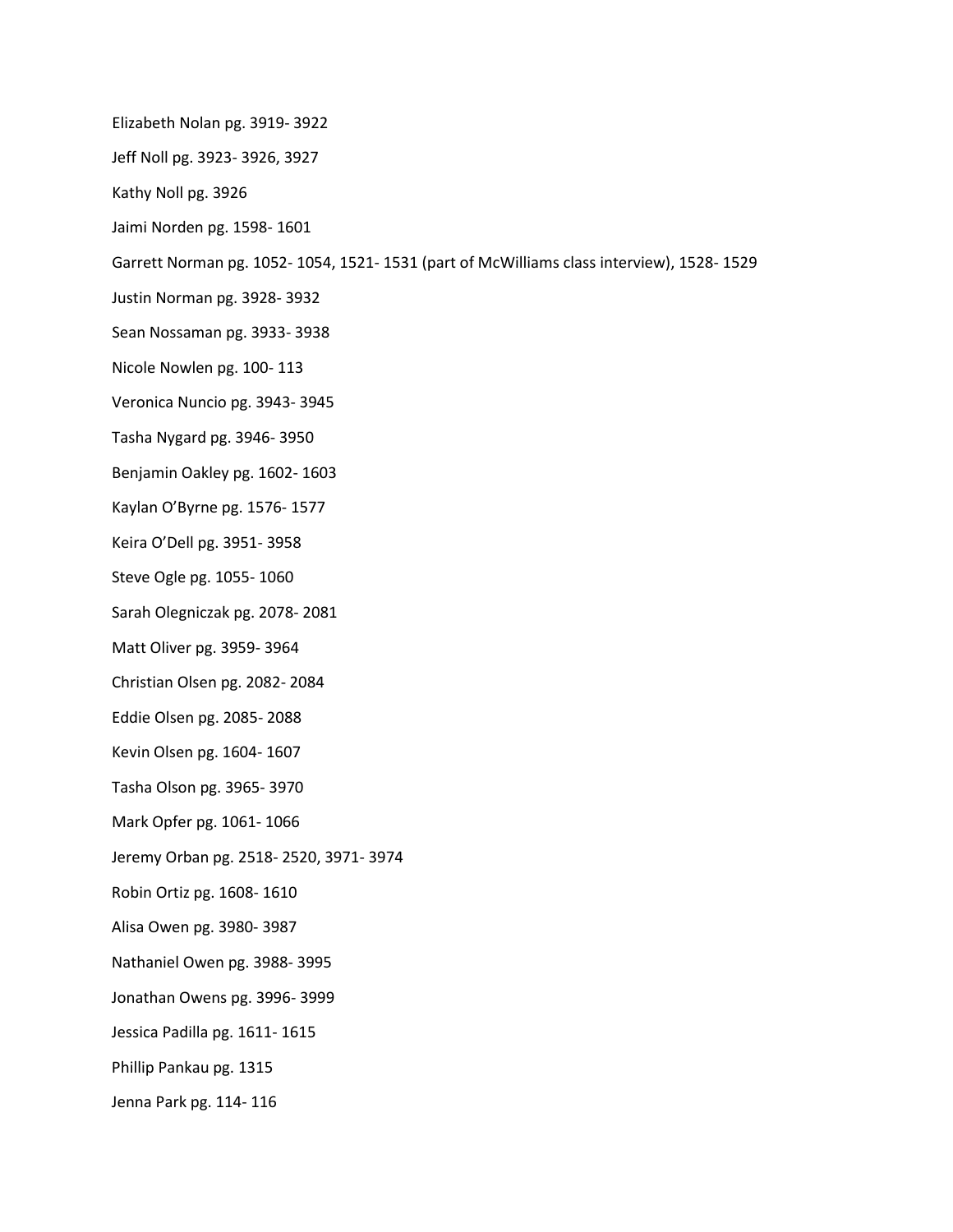Kathy Park pg. 504- 508

- Rebecca Parker pg. 509- 518
- Keith Parkison pg. 1067-1071
- Alexander Parsons pg. 1317
- Eric Parsons pg. 2089- 2095
- Christopher Partridge pg. 2096- 9097
- Bree Pasquale pg. 519 -536, 2217- 2218
- Katie Patrick pg. 2100
- Amanda Paukune pg. 1072-1075
- Diwata Perez pg. 537- 541
- Braden Pesusich pg. 2520- 2521, 3974- 3975
- Frank Peterson pg. 2101- 2106
- Mr. Peterson's class pg. 2107- 2108
- Scott Phipps pg. 2107- 2108 (part of Mr. Peterson's class)
- Rob Phye pg. 440- 441
- Jennifer Pierce pg. 1521- 1531 (part of McWilliams class interview), 1616- 1617
- Zachary Piercy pg. 2109- 2110
- Melissa Pillow pg. 2111- 2115
- Holly Pinkham pg. 1332- 1336 (part of algebra class interview), 1618- 1620
- Megan Pistolese pg. 1076- 1079
- Joseph Pitoniak pg. 1080- 1086
- Craig Place pg. 1087- 1092
- Chanelle Plank pg. 1621- 1623
- Melanie Poleschook pg. 2116- 2117
- Mindy Pollock pg. 1093- 1099
- Derek Pontius pg. 2254
- Jessica Prach pg. 1708- 1710 (part of Math I summary)
- Carrie Preziosi pg. 2118- 2122
- Joseph Ragole pg. 1100- 1102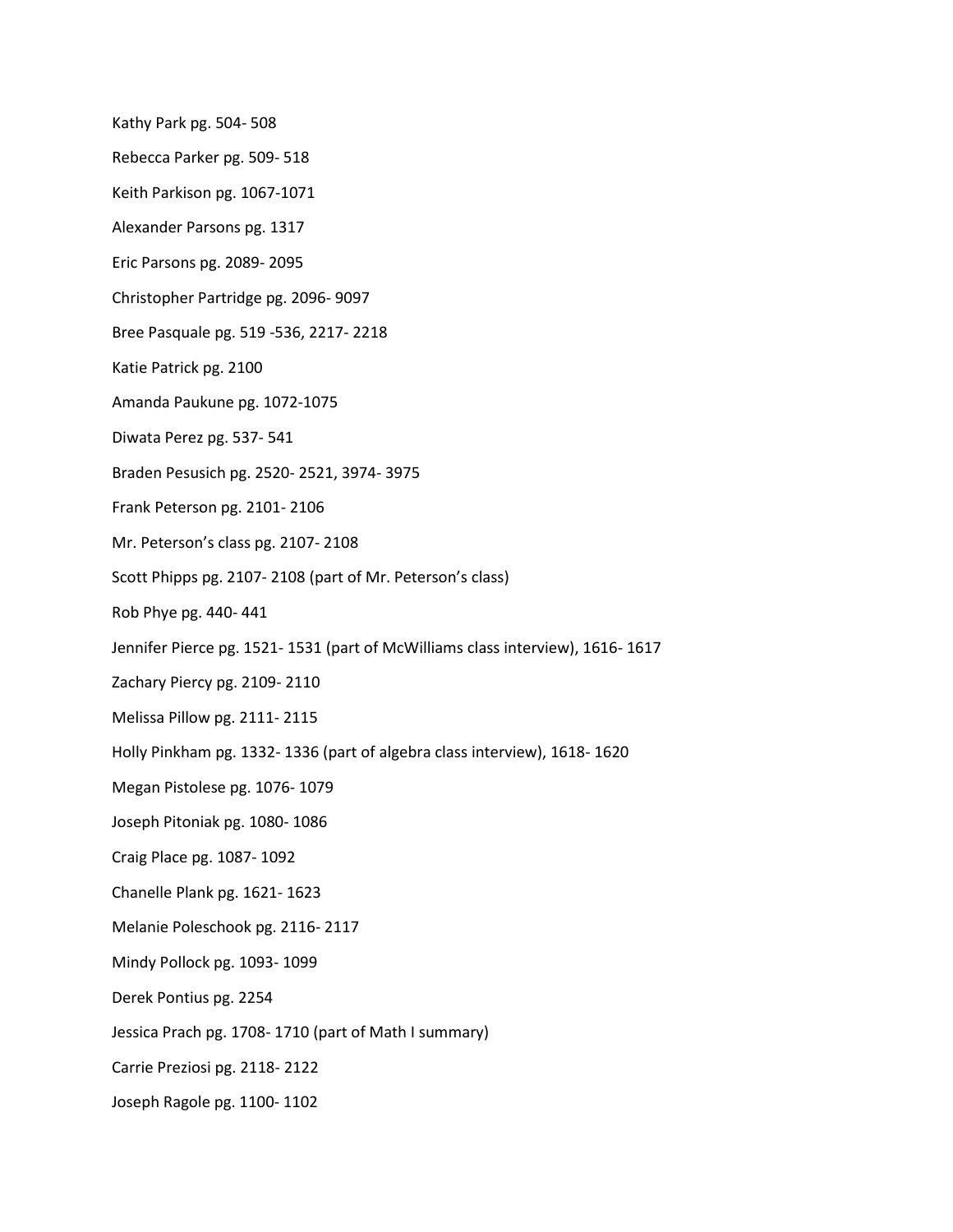- Jason Ramsouer pg. 1103- 1106
- Elizabeth Ratay pg. 2123- 2127
- Nicole Rawson pg. 1625- 1626
- Chris Reilly pg. 1626- 1629
- Nicole Reilly pg. 2128- 2129
- Eric Reitze pg. 1630- 1631
- Brandon Rencehausen pg. 1521- 1531 (part of McWilliams class interview), 1632- 1633
- Mark Richter pg. 1634- 1635
- John Rioch (father David Rioch) pg. 2130- 2132
- Dustin Rissmiller pg. 1961, pg. 2133- 2135
- Christine Roberts pg. 1448
- Janine Roberts pg. 1107- 1112
- Dominick Romano pg. 2136- 2137
- Christa Romero pg. 2075- 2076 (part of Mr. Mosier's class)
- Lindsay Rooney pg. 1448
- Michael Rotole pg. 1954- 1955, pg. 2138- 2141
- Denny Rowe pg. 1113- 1120
- Chad Roybal pg. 1636- 1640
- Kacey Ruegsegger pg. 118- 130
- Gregory Rund pg. 1682
- Jessica Rusch pg. 2142- 2145
- Sean Ryan pg. 2146- 2148
- Carrie Sabey pg. 2149- 2151
- Will Saggau (and mother, Anne) pg. 2152- 2154
- Christina Sagstetter pg. 1576- 1577 (part of Morrissey's class)
- Dorian Salazar pg. 2155- 2159, 3761
- Stephanie Salmon pg. 542- 552
- Cara Sander pg. 1121- 1134
- Alison Saul pg. 1521- 1531 (part of McWilliams class interview), 1641- 1642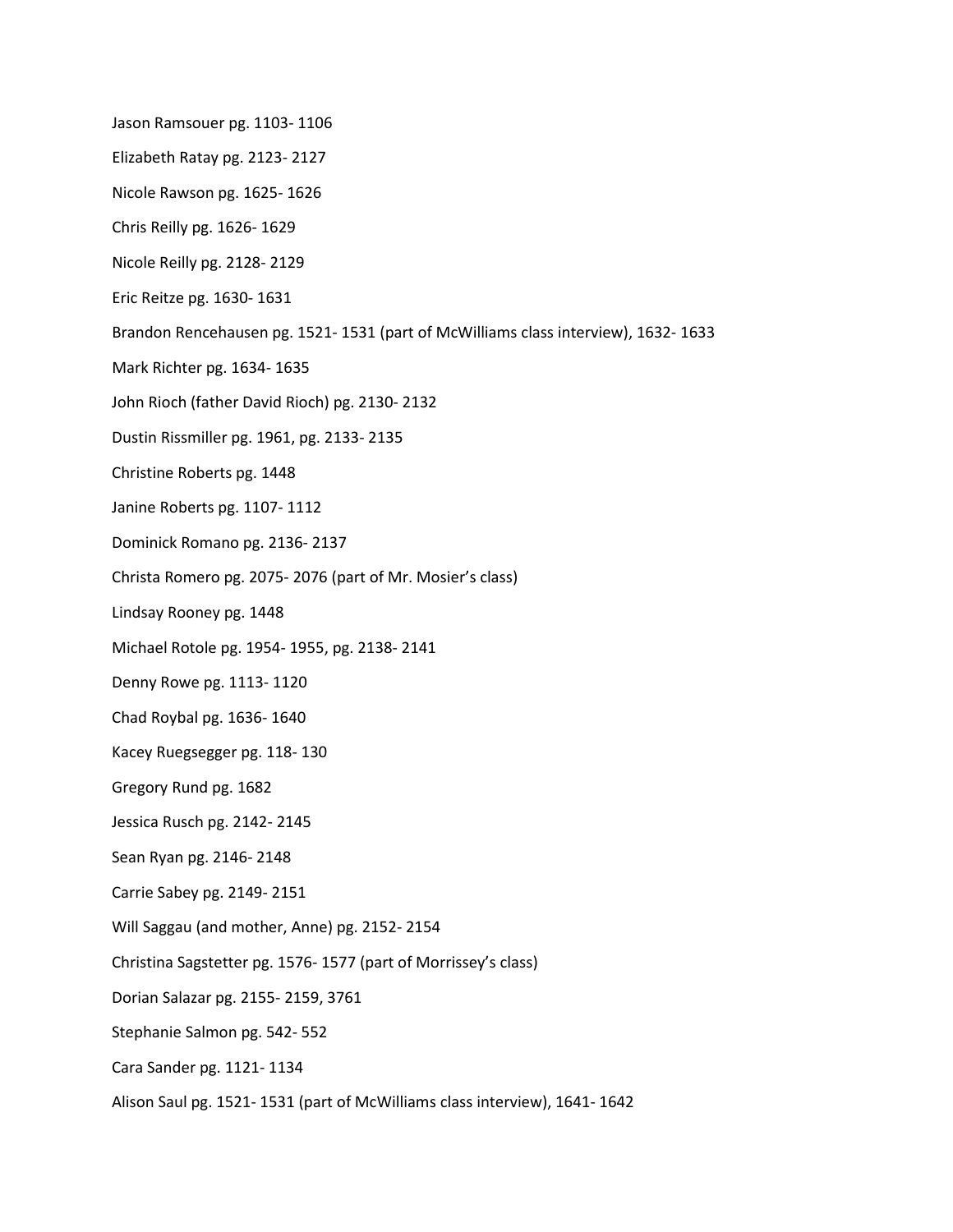- Jalene Sauter (via father Ronald) pg. 2160- 2161
- John Savage pg. 553- 574
- Justin Savoie pg. 2254
- Barbara Schneider pg. 2291
- Elizabeth Schneider pg. 2162- 2165
- Jillian Schneider pg. 2075- 2076 (part of Mr. Mosier's class)
- Noel Schneider pg. 1521- 1531 (part of McWilliams class interview), 1643- 1644
- Val Schnurr pg. 131- 150
- Kristen Schoenhoff pg. 3727
- Christopher Schwab pg. 2166- 2168
- Craig Scott pg. 575- 588
- Jennifer Scott pg. 1708- 1710 (part of Math I summary)
- Justin Scott pg. 2169- 2170
- Lauren Scherlis pg. 2073- 2074
- Karen Schott pg. 1135- 1137
- Scott Schulte pg. 1645- 1649
- Monica Schuster pg. 1138- 1145
- Alyssa Sechler pg. 1146- 1154
- Ryan Selchert pg. 2171- 2174
- Emily Settle pg. 1962
- Courtney Shakowski pg. 1155- 1160
- Jacob Sharp pg. 1682 (part of Mr. Tank's class)
- Mary Shearer pg. 2075- 2076 (part of Mr. Mosier's class)
- Hannah Sheely pg. 2107- 2108 (part of Mr. Peterson's class), 2175- 2176
- Anthony Shoels pg. 1161- 1162
- Lacey Shotts pg. 1650- 1653
- Charles Simmons pg. 258- 260
- Brenda Simons pg. 1163- 1165
- Nicole Simpson pg. 2068- 2070 (part of Cheryl Mosier's class)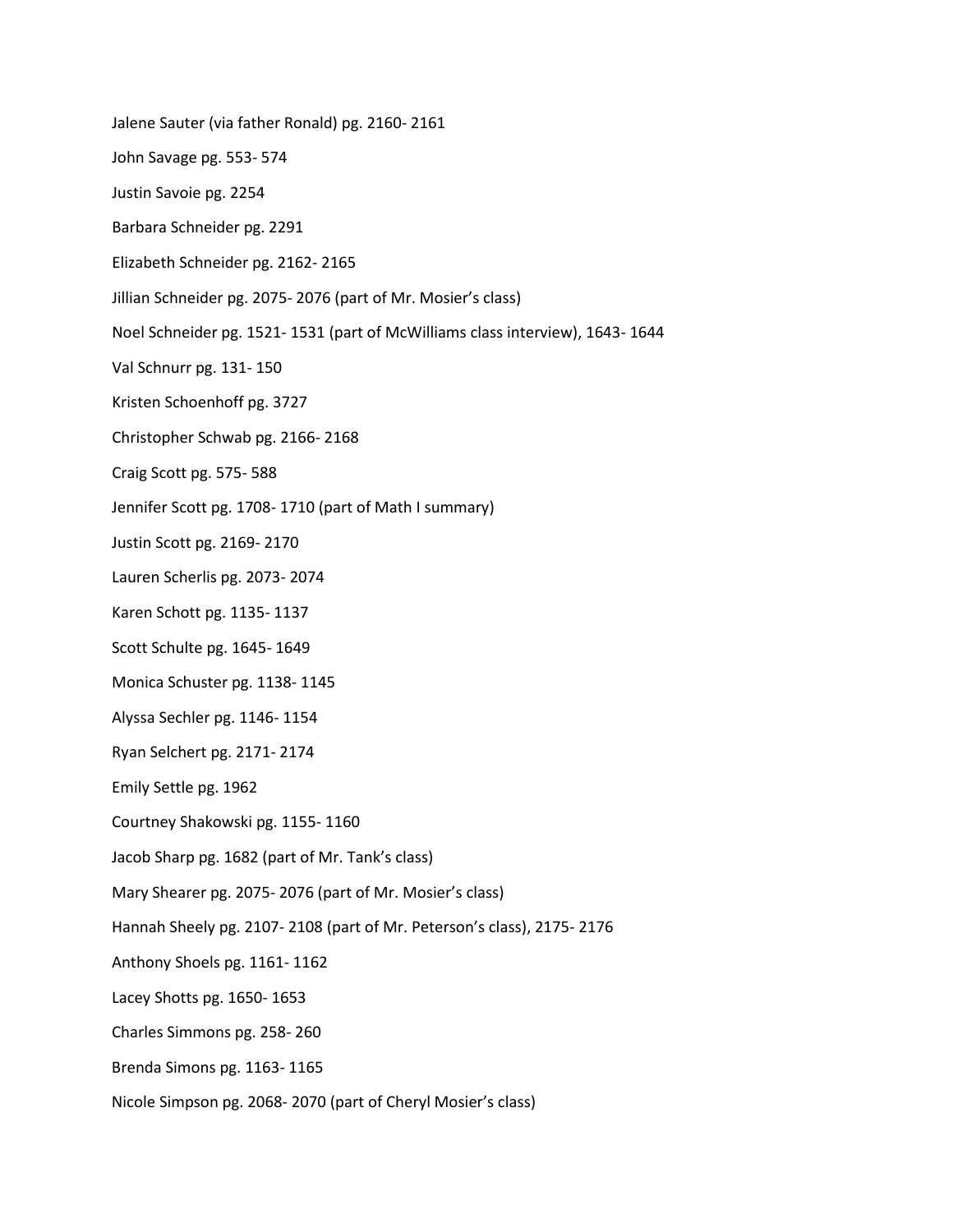- Brooke Skinner pg. 2177- 2178
- Makiala Slater pg. 1332- 1336 (part of algebra class interview), 1654- 1656
- Caryn Slizeski pg. 1166- 1170
- Laura Smalley pg. 1171- 1174
- Dave Smith pg. 2179- 2181
- Jennifer Smull pg. 2182- 2192, 2291- 2292
- Anne Sorenson pg. 2193- 2195
- Melissa Sowder's mother (unnamed) pg. 3210
- John Spahlinger pg. 1175- 1178
- Aaron Speer pg. 1521- 1531 (part of McWilliams class interview), 1657- 1658
- Esther Spence pg. 1708- 1710 (part of Math I summary)
- Kerry Spence pg. 1708- 1710 (part of Math I summary)
- Sarah Spence pg. 2068- 2070 (part of Cheryl Mosier's class)
- Laura Stadterman pg. 1521- 1531 (part of McWilliams class interview), 1659- 1660
- Amanda Stair pg. 589- 595
- Kevin Starkey pg. 2196- 2199
- Ashley Steele pg. 2200- 2202
- Dan Steepleton pg. 151- 160
- Lisa Steepleton pg. 1661- 1666
- Nancy Steggal pg. 2068- 2070 (part of Cheryl Mosier's class)
- Jessica Stephens pg. 1667- 1670
- Brian Stepp pg. 1179- 1182
- James Stewart pg. 1183- 1192
- Samantha Stouffer pg. 1332- 1336 (part of algebra class interview), 1671- 1673
- Dick Strange pg. 1193- 1195
- Bobby Strobel pg. 1196- 1198
- Lisa Strunk pg. 1674- 1675
- Jennifer Sumida pg. 1676- 1679, pg. 1708- 1710 (part of Math I summary)
- Lindsay Swanson pg. 2203- 2204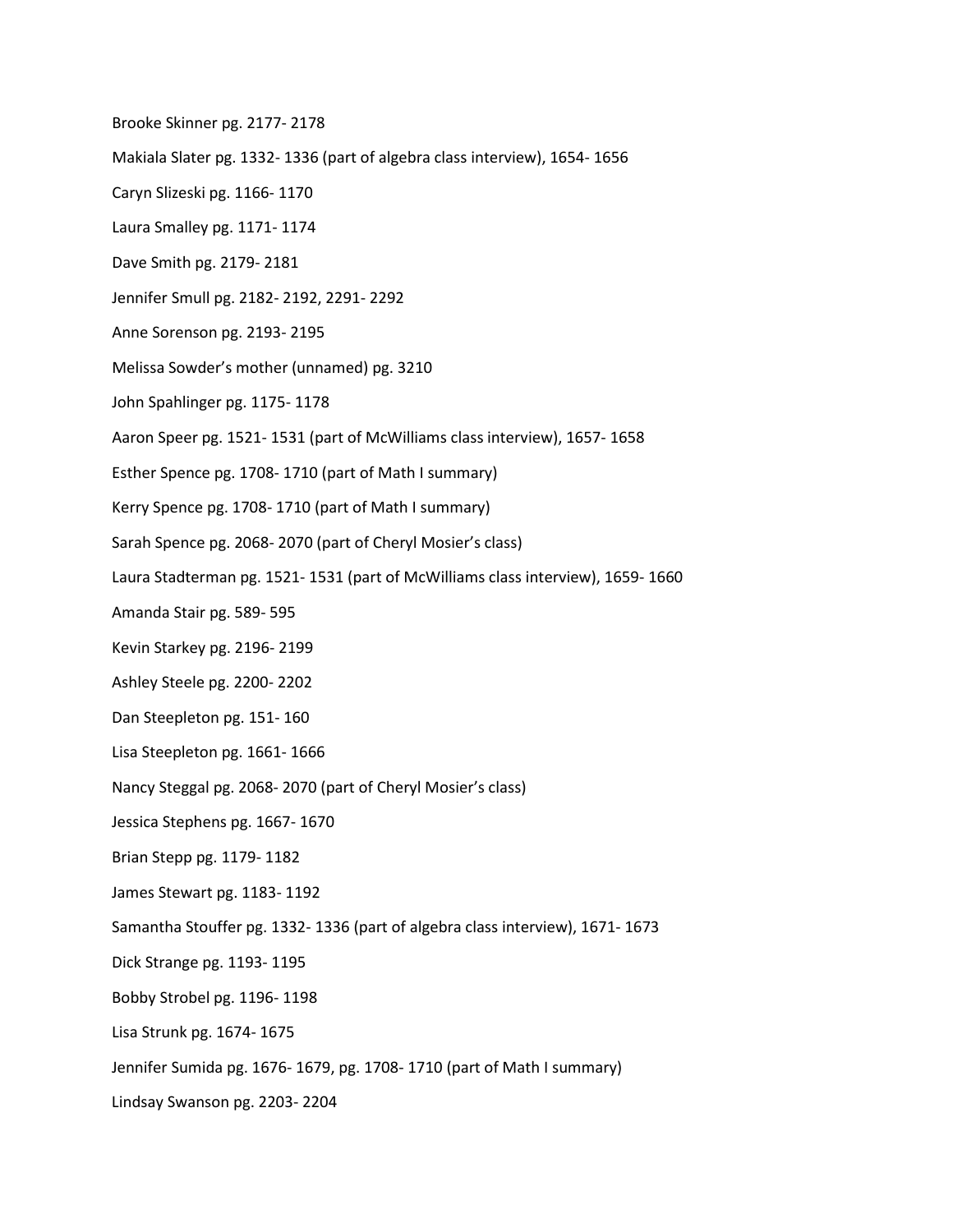Christine Szymanski pg. 1708- 1710 (part of Math I summary)

Shawn Tank pg. 1680- 1682

Shawn Tank's class pg. 1682- 1685

Shawn Tank's class list pg. 1685

Denee Taylor pg. 1199-1201

Mark Taylor pg. 262- 265

Seth Techmanski pg. 2068- 2070 (part of Cheryl Mosier's class)

Brian Teneyck pg. 1448

Amy Terry pg. 2205- 2209

Christopher Therrien pg. 1202- 1208

Janelle Thibault pg. 2210- 2212

Adam Thomas pg. 1209- 1219

Nicholas Thomas pg. 1686- 1687

Adam Thompson pg. 2213- 2215

Jeremy Thompson pg. 1315

Kathryn (Katie) Thompson pg. 1220- 1223

Marc Tieri pg. 3757

Jennifer Tindall pg. 1224- 1237

Evan Todd pg. 161- 179

Peter Tognetti pg. 1576- 1577 (part of Morrissey's class)

Vincent Toney pg. 1448

Jennifer Torrez pg. 1238- 1242

Lynn Tran pg. 1576- 1577 (part of Morrissey's class)

Joshua Trygstad pg. 1688-1691

Nicholas Tunstead pg. 1315, 1692- 1693

Steven Turilli pg 1332- 1336 (part of algebra class interview), 1695

Kelli Turner pg. 2075- 2076 (part of Mr. Mosier's class)

Kimberli Turner pg. 2068- 2070 (part of Cheryl Mosier's class)

Jonathan Ungerland pg. 1696- 1707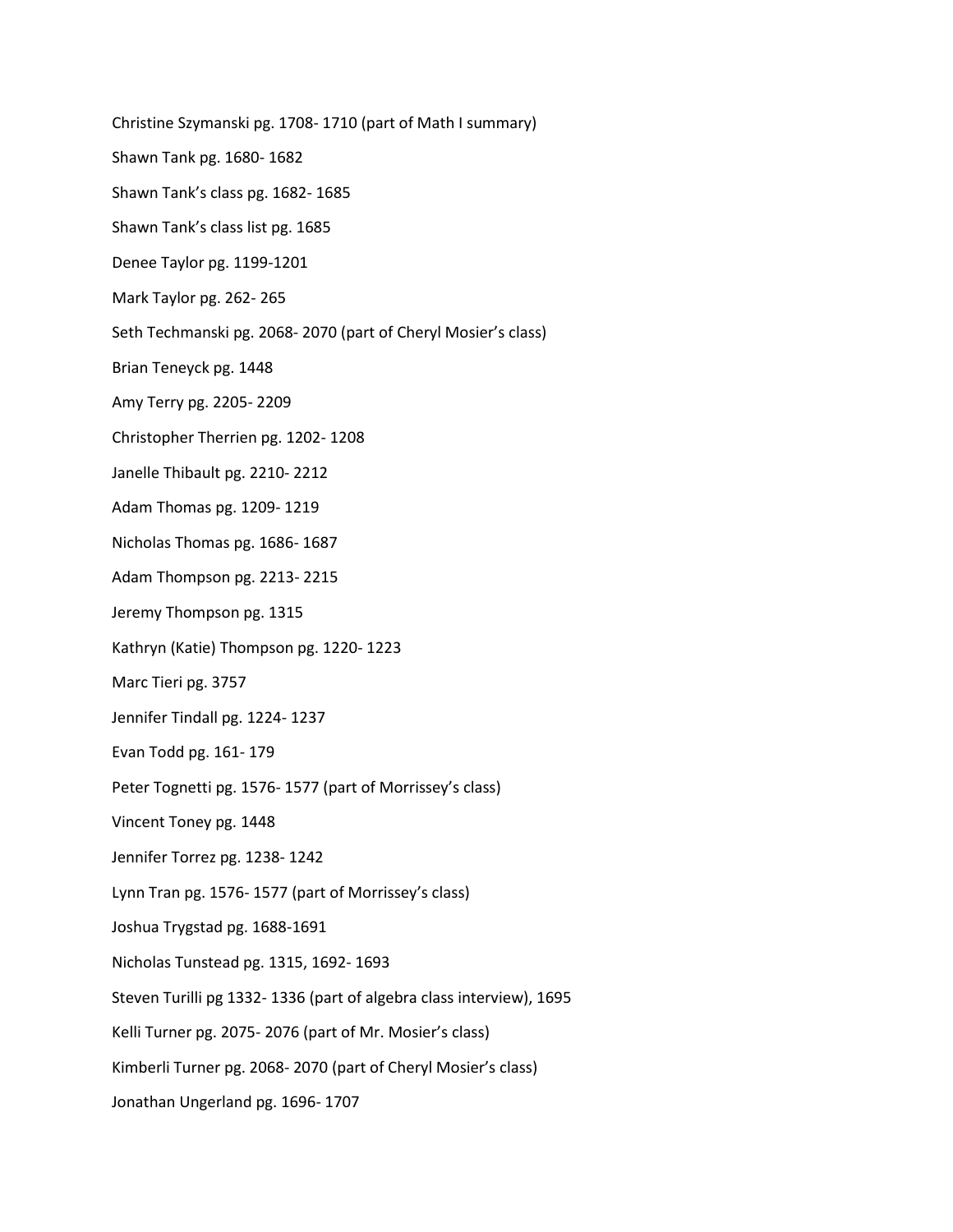- Bethany Urban pg. 2075- 2076 (part of Mr. Mosier's class)
- John Vandemark pg. 2216- 2217, 2219, 2221- 2223, 3118
- Trevor Vandermeer pg. 2254-2255
- William Vandermeer pg. 2224- 2226
- Elizabeth Vinton pg. 1460
- Michelle Vossbrink pg. 1708- 1710 (part of Math I summary)
- James Evan Vitale pg. 1243- 1250
- Katherine Vleck pg. 1711- 1714
- Galina Vol pg. 1251- 1253
- Stephanie Wagner pg. 1254- 1255
- Chris Walker pg. 2227- 2237
- Charise Walters pg. 1576- 1577 (part of Morrissey's class)
- Charles Waltman pg. 2238- 2240
- Erin Walton pg. 2241- 2248
- Casey Ward pg. 1460
- Jessica Watson pg. 1448
- Eric Watts pg. 1256- 1257

### **Brittany Weeden pg. 4700- 4704**

- Carol Weld pg. 596- 608
- Aaron Welsh pg. 609- 623
- Christopher Welsh pg. 1332- 1336 (part of algebra class interview), 1715- 1717

Austin Weyer pg. 1521- 1531 (part of McWilliams class interview)

### **Jim White pg. 12998**

- Corrie Whitfield pg. 2249- 2250
- Amanda Wiegand pg. 1332- 1336 (part of algebra class interview), 1720- 1722
- Nicole Weigand pg. 1521- 1531 (part of McWilliams class interview)
- Austin Weyer pg. 1718- 1719
- Richard Will pg. 2251- 2252
- Beverly Williams pg. 2256- 2259